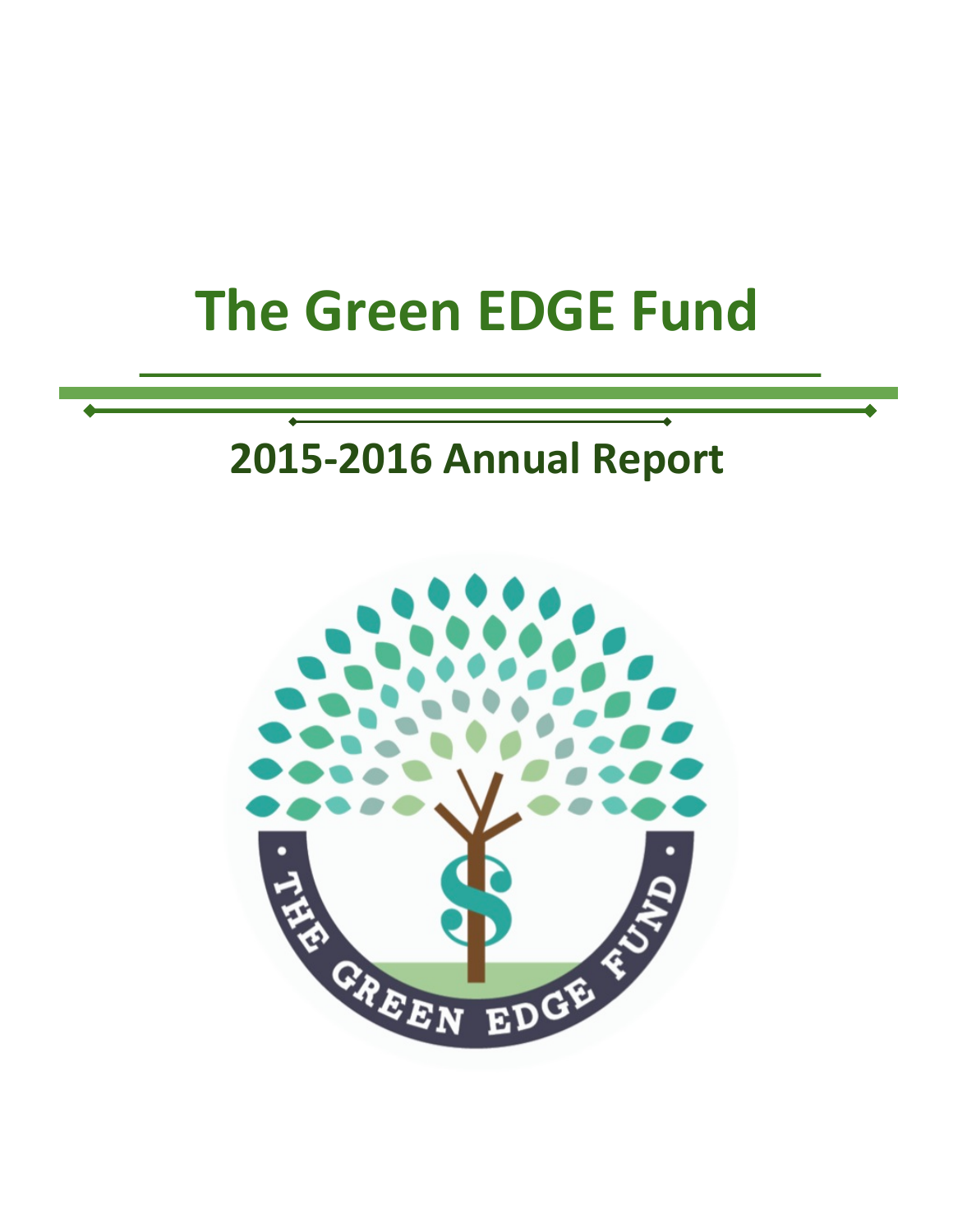# Table of Contents

п

# **Introduction to the Green EDGE Fund**

# **Projects Approved in 2015-2016**

# **Previous Projects**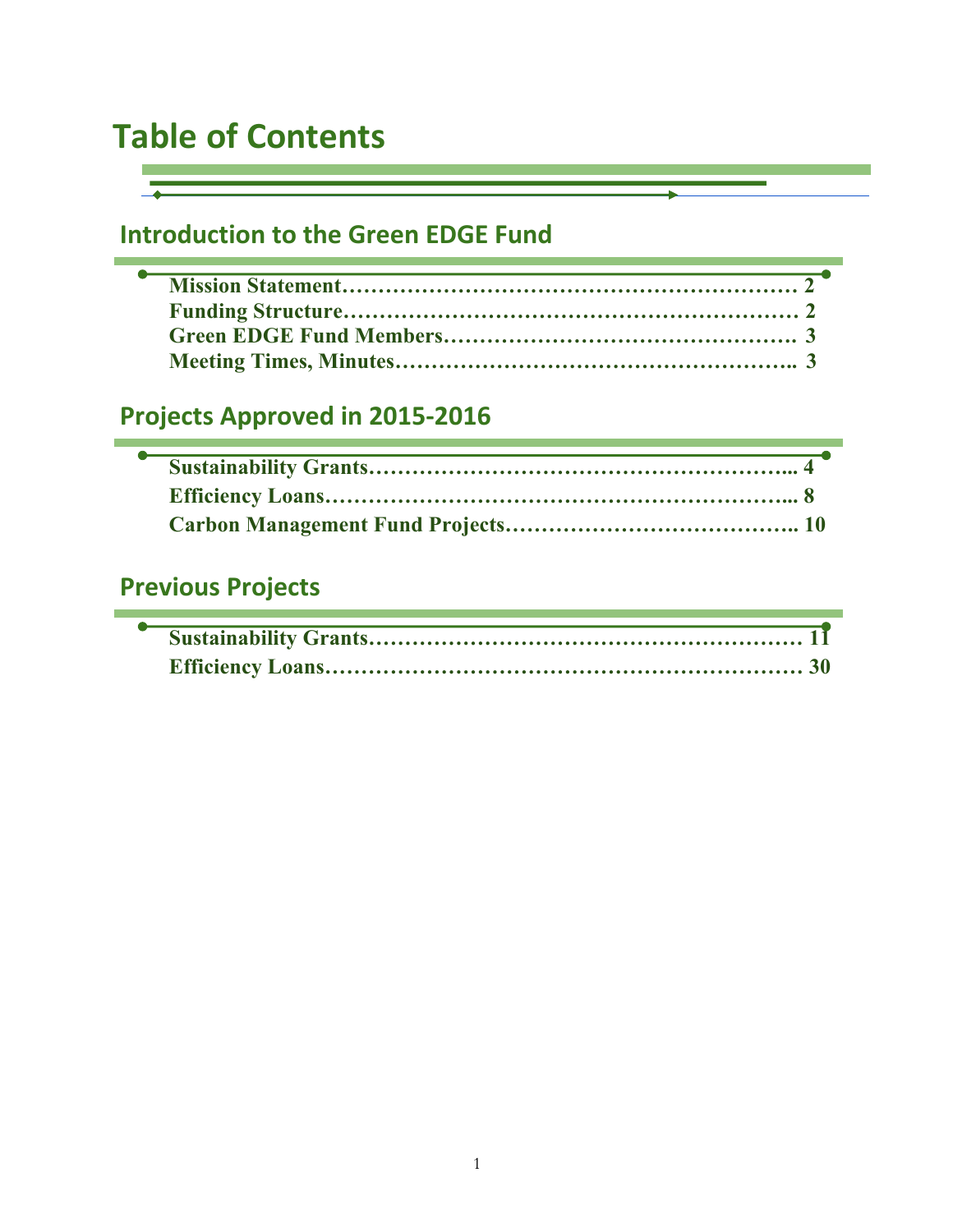# **Introduction to the Green EDGE Fund**

## **Mission Statement:**

The mission of the Oberlin College Green EDGE Fund is to support projects that promote environmental sustainability within the Oberlin community while demonstrating innovation, education, and leadership, and projects at Oberlin College that meaningfully improve efficiency and reduce resource consumption.

## **Funding Structure:**

The Green EDGE Fund is a student board that manages a set of accounts designated for loan and grant allocations. Efficiency Loans are funded through Oberlin College while Sustainability Grants and the Carbon Management Fund Grants are funded through student semesterly green fees.

- *Sustainability Grants* are allocated to projects that promote environmental sustainability within the Oberlin Community, and do not have clear and calculable financial savings for Oberlin College. These projects do not necessarily result in direct resource use reductions, but do promote environmental sustainability as defined by the sitting Board.
- *Efficiency Loans* are allocated to projects that reduce resource consumption and have clear and calculable financial savings for Oberlin College. This account operates on a revolving loan fund model; all financial savings directly resulting from these projects are paid by the College into the Efficiency Loan Account on an annual basis until 150 percent of the initial investment is repaid so that further loans can be made. Savings may be calculated based on conservative estimates or measurable changes in resource consumption data.
- *Carbon Management Fund (CMF) Grants* are allocated to projects that provide verifiable sequestration of carbon and are situated in or around Oberlin within a 6 county region including: Lorain, Erie, Huron, Ashland, Wayne, and Medina. These carbon sequestrations are meant to be attributed to specific areas of the College for which carbon offsets have not yet been acquired such as student travel to and from campus. Non-Recourse Carbon Investments do not have payback requirements, but do require a calculation quantifying the carbon saved through the project. Non-Recourse Carbon Investments are awarded based on the relative cost to offset a metric ton of  $CO<sub>2</sub>$  or equivalent greenhouse gases by the project and an additional consideration of non-carbon related benefits resulting from the project.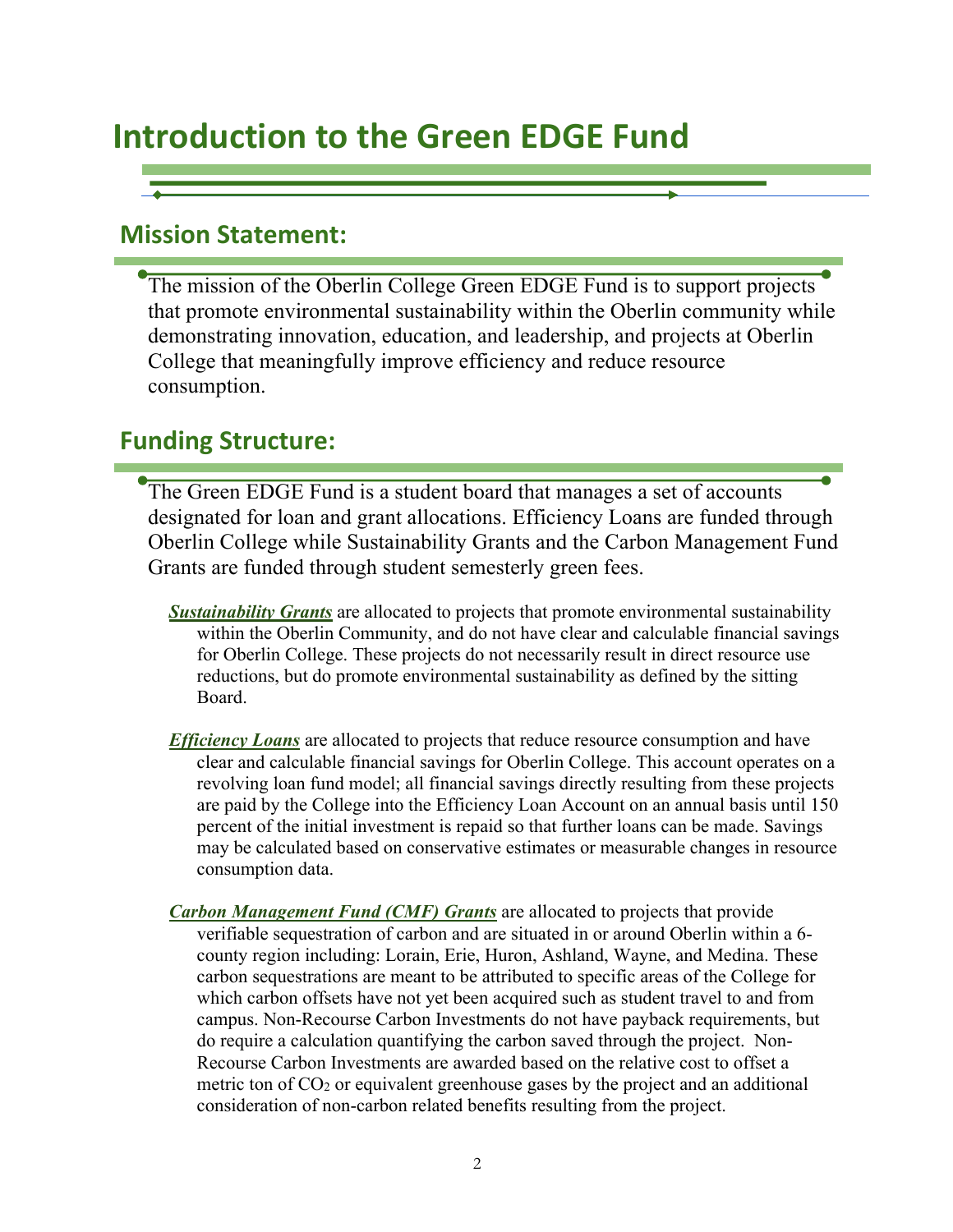## **Green EDGE Fund Board Members and Advisors**

## *Fall 2015:*

Chair: Julia Murphy Vice Chair: Amelia Wallace Treasurer: Elaine Hinrichs Public Outreach Coordinator: N/A Account Manager: Delia Scoville Student Senate Liaison: N/A Office of Environmental Sustainability (OES) Liaison: Hillary Pan Carbon Management Fund Liaison: Maya Sosland Board Advisor: Sean Hayes Administrators: Heidi Pycraft, Keith Watkins, Meghan Riesterer

## *Spring 2016:*

Chair: Julia Murphy Vice Chair: Amelia Wallace Treasurer: Elaine Hinrichs Public Outreach Coordinator: N/A Account Manager: N/A Student Senate Liaison: Nimo Ismail Office of Environmental Sustainability (OES) Liaison: Hillary Pan Carbon Management Fund Liaison: Maya Sosland Board Advisor: Sean Hayes Administrators: Heidi Pycraft, Jim Klaiber, Meghan Riesterer

## **Meeting Times, Minutes**

The Green EDGE Fund meets regularly on Wednesdays from 12:15 to 1:15 in the AJLC. On Sunday afternoons, generally from 3:30 to 4:30, the students of the Green EDGE Fund meet and have a working group meeting, where they dedicate some time to work on their tasks collectively. Green EDGE Fund meeting minutes can be found in the EDGE Fund Minutes Fall 2015/Spring 2016 Google document.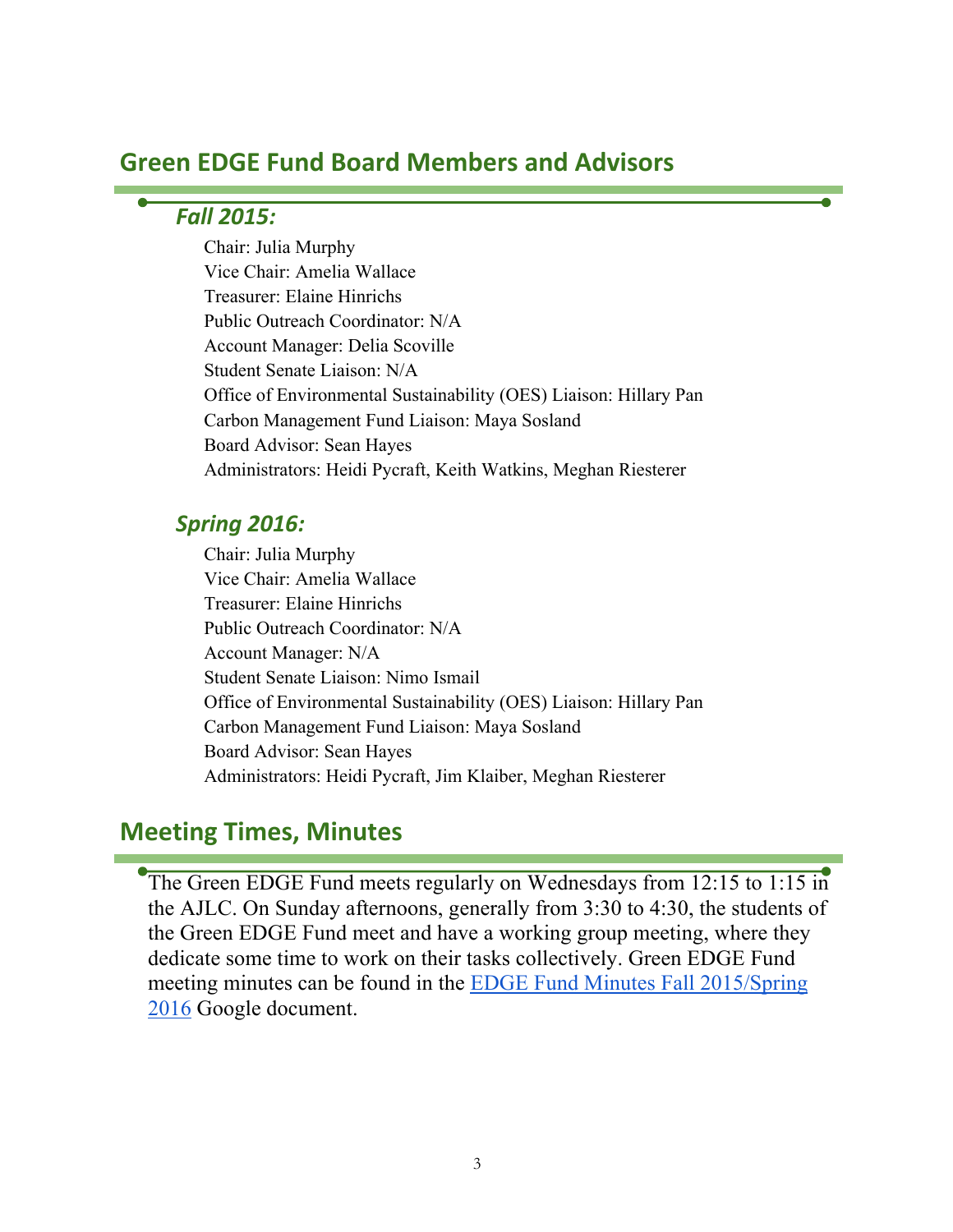# **Projects Approved in 2015-2016**

Projects that have been officially approved by the GEF this academic year and either have been implemented or are in the process of being implemented. Project managers on the GEF serve as the primary contact for duration of project development and implementation.

# **Sustainability Grants Approved Last Year: Fall 2015:**

## **Equipment for Community Meals Program**

Approved December 2nd, 2015

- **Summary**: In the fall of 2015, the board awarded funds to the OSCA Environmental Concerns Committee to purchase bike trailers to bring salvaged food from co-ops to a local church. This funding was contingent on
- **Background Premise**: The funding was contingent on the OSCA Environmental Concerns Committee creating documentation that establishes this as part of the ECC's duties.
- **Cost-Benefit Analysis**: The project has a total cost of \$546.00, and though it does not have a clear calculable payback, it promotes sustainability by using bikes to transport food instead of an energy consuming vehicle, while simultaneously reducing food waste and providing the greater Oberlin community with, particularly those in need, with more meals.

Link to Approval Document.

## **Vermicompost Bin for the Science Center**

Approved December 2nd, 2015

- **Summary**: In the 2015 Fall Semester, the board funded the purchase of a Vermicompost Bin, to be placed in the Science Center. The funds also went to maintaining the Worm Factory 360, which will be housed in the Woodland St. corridor of the Science Center.
- **Background Premise**: This project was proposed as part of the Fall 2015 ENVS 101 Community Based Experience Project, and facilitated by Keith Watkins and the Oberlin College Resource Conservation Team (RTC).
- **Cost-Benefit Analysis**: The project has a total cost of \$150.00, and though it does not have a clear calculable payback, it promotes sustainability by encouraging the recycling of organic waste and educating students on worm composting.

Link to Approval Document

## **RCT Greenhouse at J House Garden**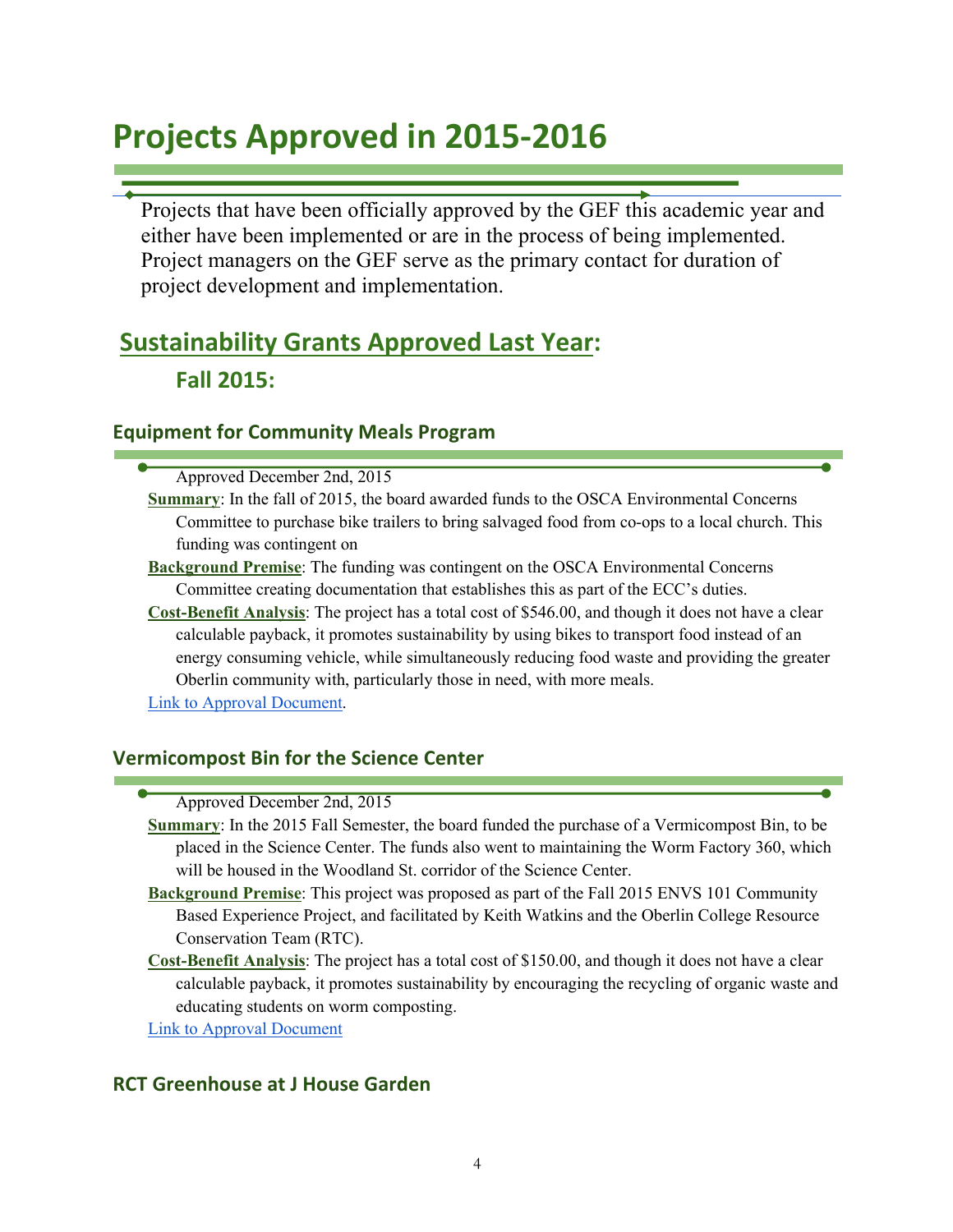Approved December 2nd, 2015

- **Summary**: In the 2015 Fall Semester the board funded a hoop-house style greenhouse at the J House garden. The greenhouse was proposed by the Resource Conservation Team (RCT) and is managed by them as well.
- **Background Premise**: The RCT is an important student group on campus whose goals align with those of the Green EDGE Fund. By approving this project the RCT is able to extend the growing season for produce grown in the greenhouse.
- **Cost-Benefit Analysis**: The project cost which include materials and installation amounts to \$4765.17 and though it has no calculable payback benefits the Oberlin community by providing fresh produce, education about gardening and greenhouses and adds another green space that students can engage with to our campus.

Link to Approval Document.

## **RCT and Harkness Green Roof Project**

Approved December 9th, 2015

- **Summary**: In the 2015 Fall Semester the board funded a project in collaboration with Harkness and the RCT to revitalize a green roof space at the coop.
- **Background Premise**: The project was pursued because it is in line with Oberlin and the Green EDGE Fund's goals for sustainability. Through this collaboration with the RCT and OSCA, the Green EDGE has the opportunity to engage with two large and important student groups on campus.
- **Cost-Benefit Analysis**: The project has a total cost of \$1,900.00 and though it does not have a clear calculable payback, it will provide a benefits in the way of storm water mitigation, better insulation for the building and herbs for use in the coop.

Link to Approval Document.

## **Spring 2016:**

## **Oberlin People's Energy Cooperative Project 1**

Approved February 18th, 2016

- **Summary**: The Fund approved a grant of \$5000 to fund publicity for the Oberlin People's Energy Cooperative's (OPEC) Project 1. The grant covers food and meals for OPEC's public meetings, photocopying filers and informational handouts at their meetings, and advertisements in Lorain County Newspaper. OPEC intends to gather interest in community solar options in the community through this project.
- **Background Premise**: This grant helps Oberlin's goal of becoming carbon neutral by 2025, and reflects the EDGE Fund's commitment to renewable energy sources and support of community solar options.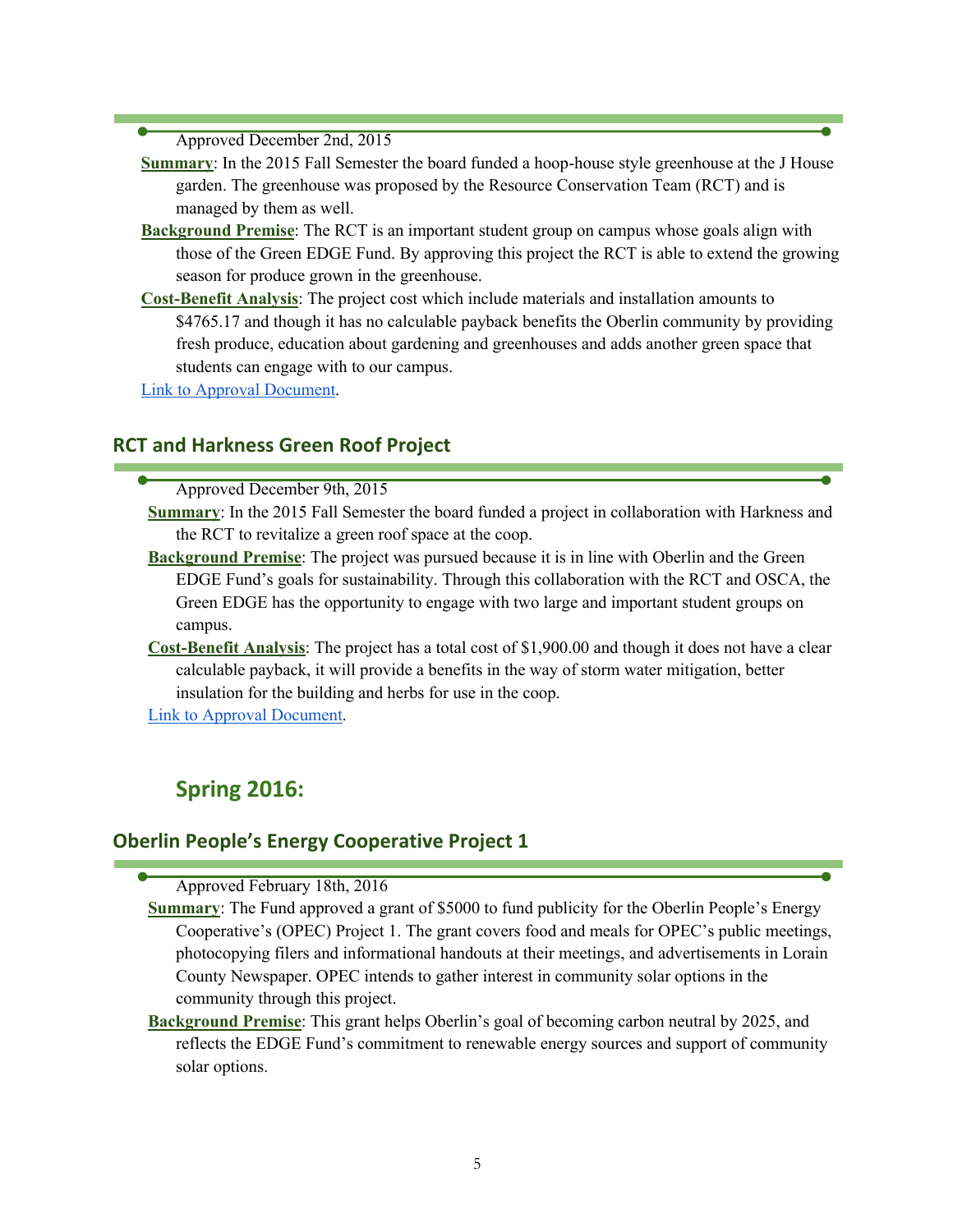**Cost-Benefit Analysis**: Encourages sustainable energy regeneration and use on a local level through solar panels.

Link to Approval Document.

## **Oberlin People's Energy Cooperative Project 2**

Approved February 18th, 2016

- **Summary**: The funds will pay the legal fee for a consultant work about tax return and others that are necessary to affirm the possibility of the establishment of a traditional solar cooperative in Oberlin.
- **Background Premise**: This grant helps Oberlin's goal of becoming carbon neutral by 2025, and reflects the EDGE Fund's commitment to renewable energy sources and support of community solar options.
- **Cost-Benefit Analysis**: The EDGE Fund understands that the project may not be workable but believe solar as energy source and reduction of carbon is worth aspiring to. EDGE funded \$2000 as sustainability grant.

Link to Approval Document.

## **O-Bees Learning Apiary**

Approved March 9th, 2016

- **Summary**: The Green EDGE Fund awarded \$775.80 to O-Bees for the purchase and care of several bee hives, with an additional \$105 in case the emergency purchase of an additional queen bee is necessary.
- **Background Premise**: This sustainable and non-profit Bee Hive initiative in an accommodating location.George Jones Farm hosts a top-bar Apiary for community learning at large, accommodating people with different physical abilities.
- **Cost-Benefit Analysis**: It is self-sufficient and it is designed to last in perpetuity, and has many educational benefits in terms of nature, biology, and community cohesion for all people. Link to Approval Document.

## **Kade Rain Garden**

- Approved March 10th, 2016
- **Summary**: The fund collaborated with ENVS 101 students in Fall of 2015, and funded several proposals including the Kade Rain Garden. The \$5,600 grant funded the planting of the rain garden in front of Kade House on South Professor Street. This rain garden features black-eyed susans, purple dome aster, ironweed, queen of the prairie, and several other native Oberlin plants.
- **Background Premise**: The Green EDGE Fund takes on several students from ENVS 101 for their Community Based Experience project. It is a great opportunity to introduce more people to the Green EDGE Fund and fund exciting projects.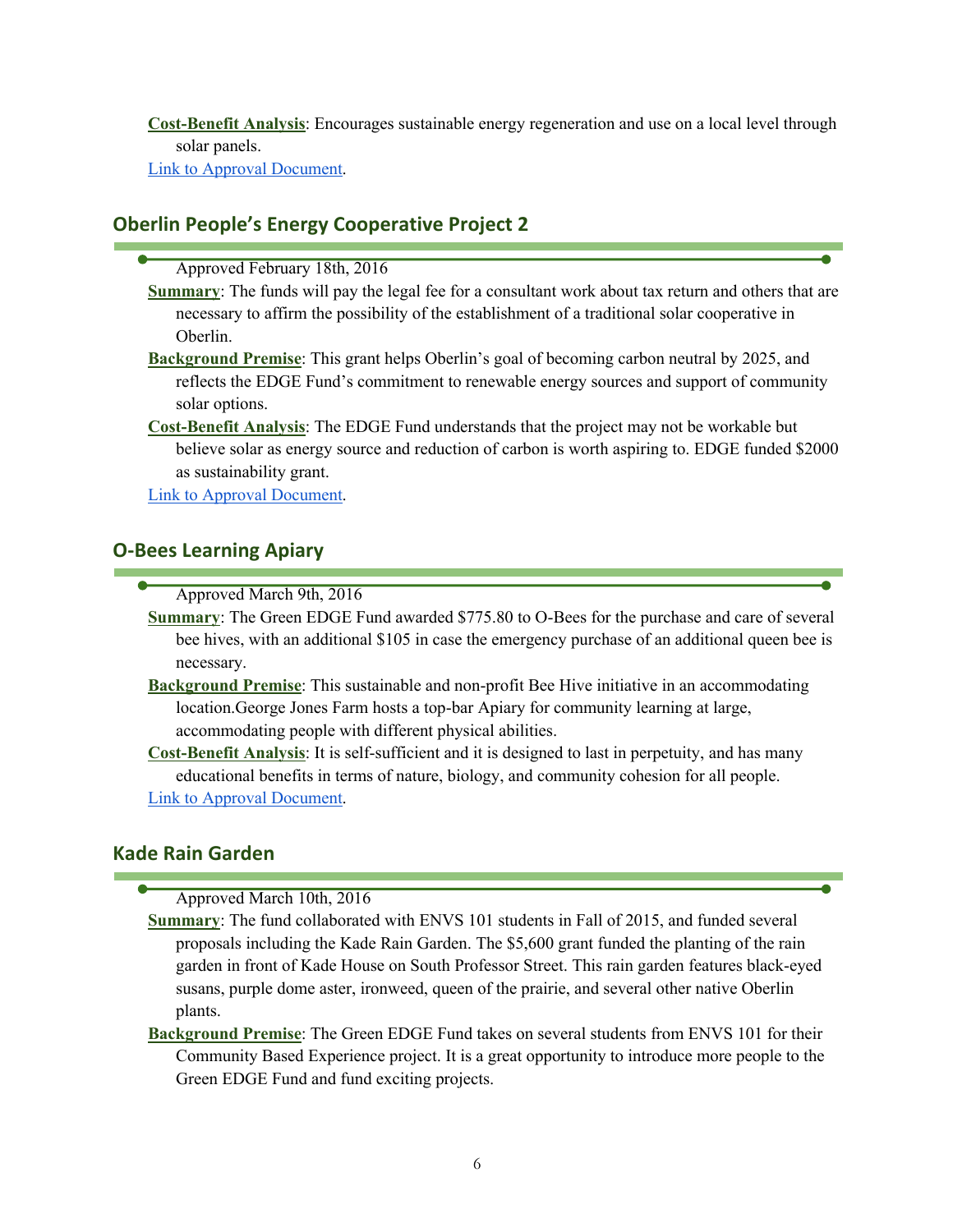**Cost-Benefit Analysis**: Rain gardens prevent pollution of waterways and flooding. Native plants filter storm run-off and are planted on a slope, with a berm at the bottom to slow storm water. Link to Approval Document.

## **Ecolympics Prizes, Materials, and Speaker Expenses**

#### Approved April 13th, 2016

- **Summary**: Sustainability grant of \$4592.75 used to fund Ecolympics prizes of a fruit tree, four drying racks, and a water refill station and for a town banner and transportation costs for Ecolympics speakers. A change was made to the original proposal in that the bike racks originally proposed were swapped out for drying racks, which we believed were a better investment.
- **Background Premise**: The Green EDGE Fund has historically supported Ecolympics by providing funds to purchase prizes each year. This sustainability grant is a continuation of that tradition.
- **Cost-Benefit Analysis**: All of the prizes encourage environmentally sustainable habits and practices like not using a dryer to dry clothing, not using disposable water bottles, and engaging with the environment directly through fruit trees.

Link to Approval Document.

## **Oberlin Early Childhood Center Sustainability Project Phase II**

Approved June 2nd, 2016

- **Summary:** The Green EDGE Fund approved a \$22,500 sustainability grant for efficiency improvements in energy and water utilities, including low flow sink aerators, lighting occupancy sensors, low flow toilets, demand control ventilation, high efficiency water heaters, and a higher efficiency water boiler.
- **Background Premise**: The Green EDGE Fund want to support the OECC's efforts improve their efficiency and follow through on the recommended upgrades and their utilization of all resources, particularly the Columbia Gas Audit program.
- **Cost-Benefit Analysis**: This reduced the OECC's costs of operation and their environmental impact. This project was also funded because it is important to incorporate sustainability into all Oberlin community projects.

Link to Approval Document.

## **New Agrarian Center Composting Toilets**

#### Approved April 25th, 2016

**Summary**: The Green EDGE Fund officially approved a sustainability grant of \$15,065.44 to George Jones Farms to construct a bathroom with composting toilets instead of a traditional sewage system.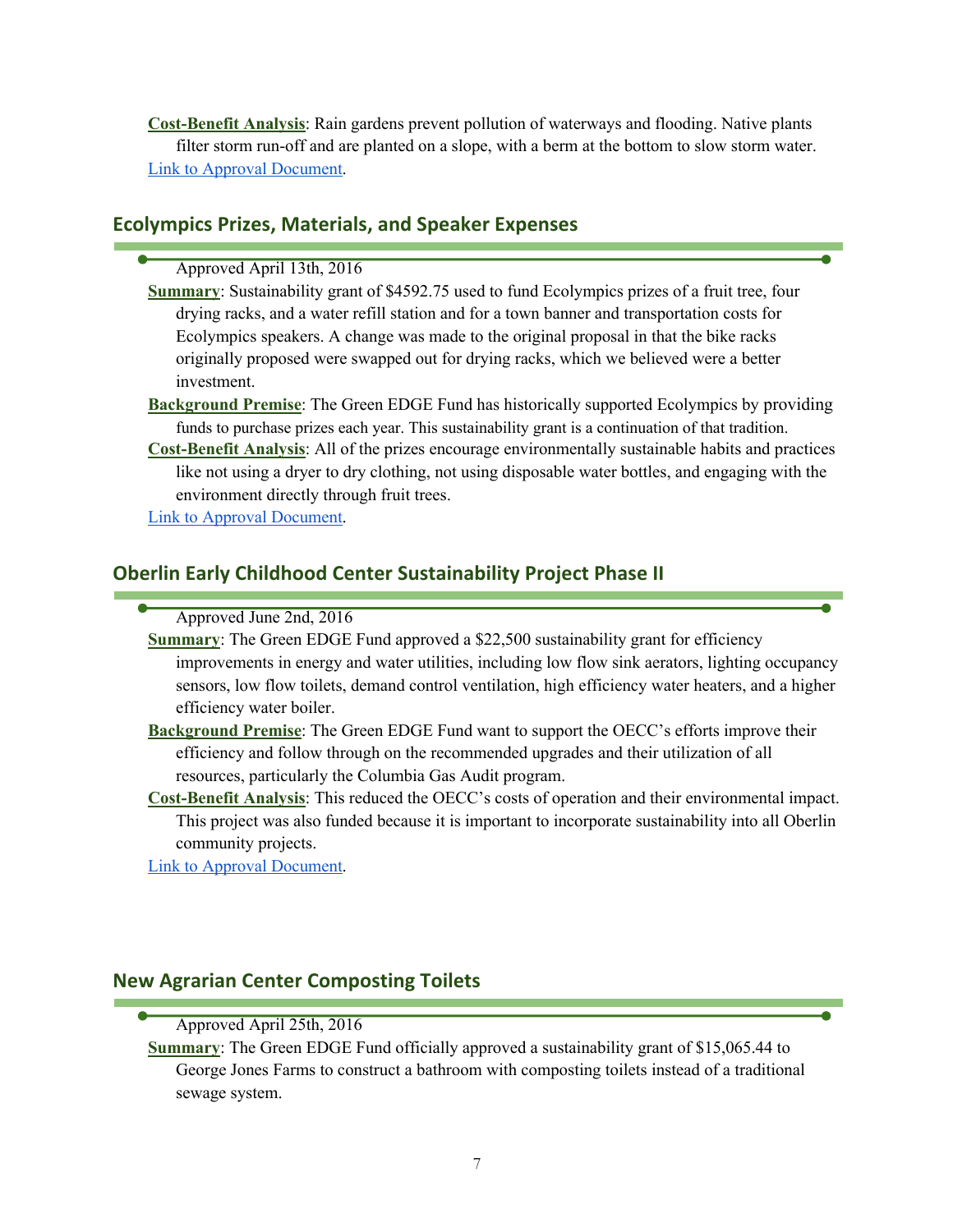- **Background Premise**: George Jones Farm wanted to have a small public bathroom so that it could increase the amount of people who could got there on class field trips and other educational opportunities.
- **Cost-Benefit Analysis**: The toilets encourage a local feedback loop and reduce water usage. Additionally, the composting toilets promote sustainability by allowing students to learn at the farm.

Link to Approval Document.

## **Green EDGE Fund Representative at AASHE Conference**

## Approved July 11th, 2016

- **Summary**: Sustainability grant of \$1216.19 to fund Amelia Wallace, Vice Chair of the Green EDGE Fund, to represent the Green EDGE Fund at the Association for the Advancement of Sustainability in Higher Education on October 25th through 28th, 2015.
- **Background Premise**: The Association for the Advancement of Sustainability in Higher Education (ASSHE) Conference is a place where college student across the country share their ideas and findings about how to pursue sustainability goals in higher education.
- **Cost-Benefit Analysis**: We pursued this project because we think there are many things that the Green EDGE Fund could benefit from having a representative at this conference such as learning from other organizations, coming up with ideas for new sustainability, efficiency and carbon management projects, and provide a platform for networking opportunities. Link to Approval Document.

# **Efficiency Loans Approved Last Year: Fall 2015:**

## **Campus-Wide Academic Building Hand Dryer Installation**

- **Summary**: Efficiency loan of \$42,000 to fund the installation of XLERATOR XL-ECO hand dryers in academic buildings across campus.
- **Background Premise**: Currently, the bathrooms in academic buildings have paper towels, Comac One hand dryers, or nothing at all to dry hands. This poses a safety hazard and/or inefficient way to dry hands. Based on research on various hand dryers on the market, the XLERATOR XL-ECO hand dryers seem to be the best fit for our campus.
- **Cost-Benefit Analysis**: The addition of XLERATOR hand dryers will reduce both electricity costs and paper towel usage, with an ROI of 4.3 years.
- Link to Approval Document.

## **John Deere Tractor Veggie Oil Conversion**

Approved April 27th, 2015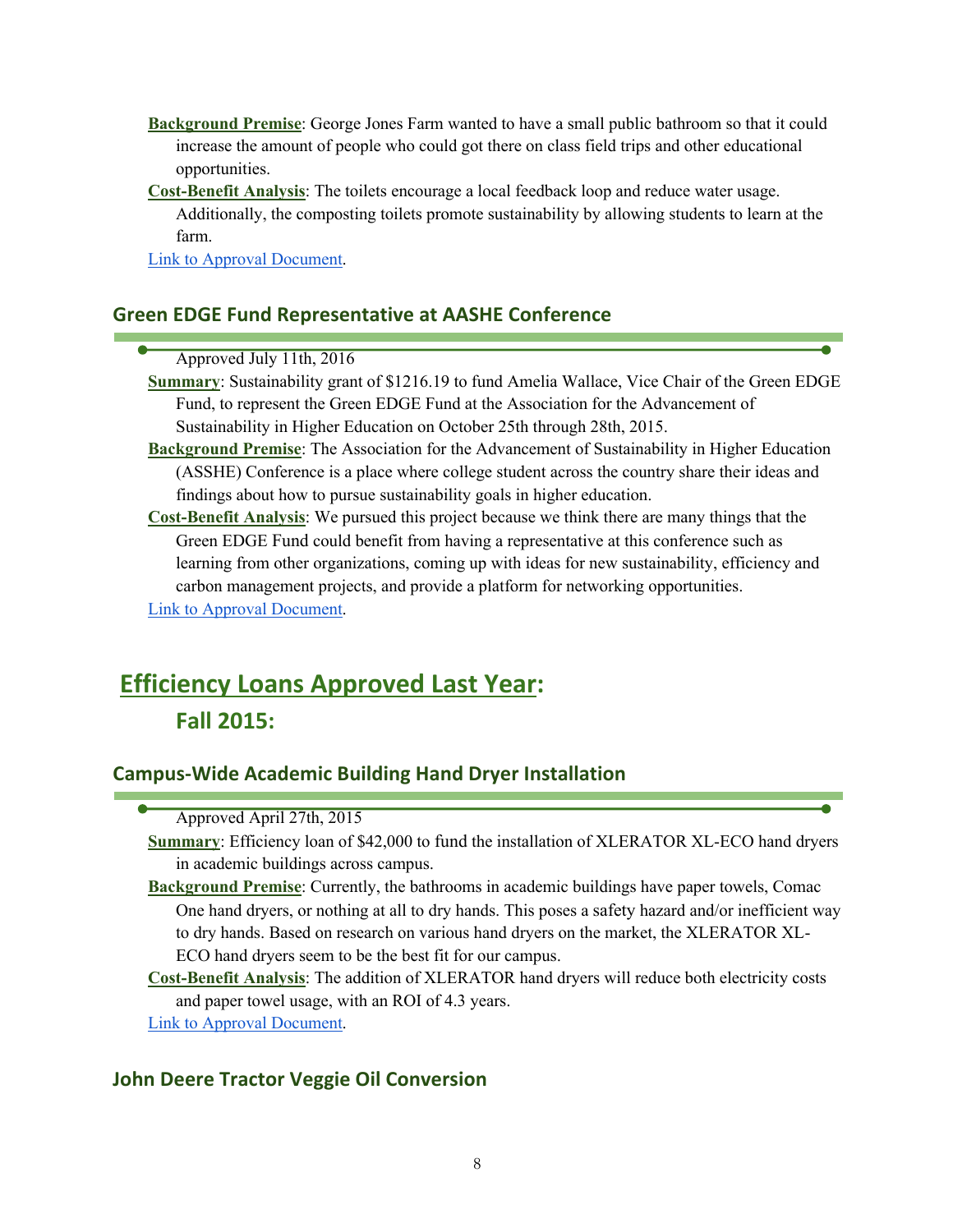Approved November 20th, 2015

**Summary**: Efficiency loan of \$3840 to equip a 3 year old, out of warranty John Deere loader tractor with a veggie oil fuel system. This tractor is scheduled to be in service for another 17 years.

**Background Premise**: Dennis Greeve, Oberlin Grounds Manager, has been retrofitting out of warranty tractors so that they can run on veggie oil from on-campus sources. This equates to saving resources (namely, diesel to run the tractor).

**Cost-Benefit Analysis**: The ROI is 4 years for 100% payback and 6 years for a 150% payback. Link to Approval Document.

## **3540 Kubota Veggie Oil Tractor Conversion**

Approved November 20th, 2015

- **Summary**: Efficiency loan of \$2402.75 to equip an out-of-warranty 3540 Kubota Tractor with a veggie oil fuel system.
- **Background Premise**: Similar to project 14, Dennis Greeve has been retrofitting out of warranty tractors so that they can run on veggie oil from on-campus sources.

**Cost-Benefit Analysis**: The ROI is 1.33 years for 100% and 1.5 years for 150% payback. Link to Approval Document.

## **Science Center 4 Pin CFL Retrofit to LED**

Approved November 20th, 2015

**Summary**: Efficiency loan of \$19,639.62 to fund the purchase and installation of LEDs to replace CFLs in the science center.

**Background Premise**: The Green EDGE Fund has been trying to upgrade as much lighting as possible to the most current and efficient light bulbs to date in order to save the College electricity.

**Cost-Benefit Analysis**: Yearly savings of \$9137, which totals to a lifetime saving of \$45,686. This project has an ROI of 2.2 years and will reduce carbon emissions of the college by 48.9 tons. Link to Approval Document.

## **Fall 2015:**

## **Environmental Dashboard Expansion - Phase II**

Approved April 23rd, 2016

- **Summary**: An efficiency loan of \$150,000 was granted to fund the expansion of the environmental dashboard.
- **Background Premise**: This project was pursued because we feel it will greatly improve energy efficiency on campus in the present and will continue to help us identify issues of inefficiency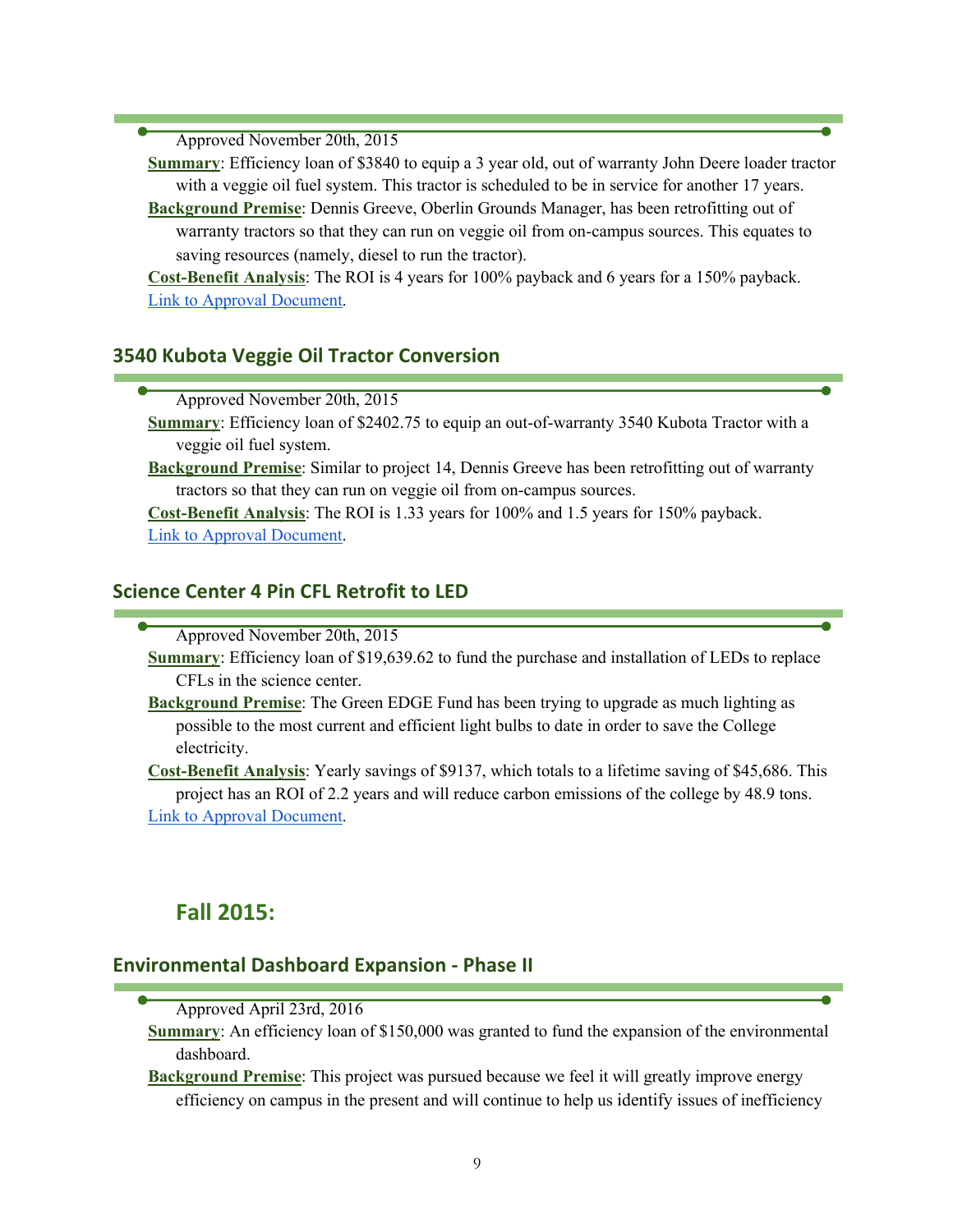for future projects. It will also promote education through the visual aids that accompany the dashboard and can be seen throughout campus and in the local community. **Cost-Benefit Analysis**: The 150% payback will be paid in full in a 2.5 year period. Link to Approval Document.

# **Carbon Management Fund Grant Approved Last Year: Fall 2015:**

## **CMF Local Offset Accounting Proposal**

Approved November 11th, 2015

- **Summary**: A grant of \$15,066.90 to fund Tani Colbert-Sangree's Local Offsetting Account through The Oberlin Project. We will be giving funds for the creation of accounting protocols and methodologies to fulfill ACUPCC accounting requirements, including carbon offset accounting for considering non-local applications.
- **Background Premise**: The Carbon Management Fund (CMF) was established in the Fall of 2012 in response to student referendum support for adding a waivable \$10 per year term bill line item to fund carbon offsetting. Approved by Student Senate and by the Board of Trustees, this increase to the 'Green Fee' was implemented in the Spring of 2014. The fee now generates ~\$25,000 a year for local carbon offsetting projects, working towards achieving the College's commitment for carbon neutrality in 2025.

**Cost-Benefit Analysis**: This grant does not have a payback that can be currently tangibly measured, but the money will go towards projects which will offset carbon emissions.

Link to Approval Document.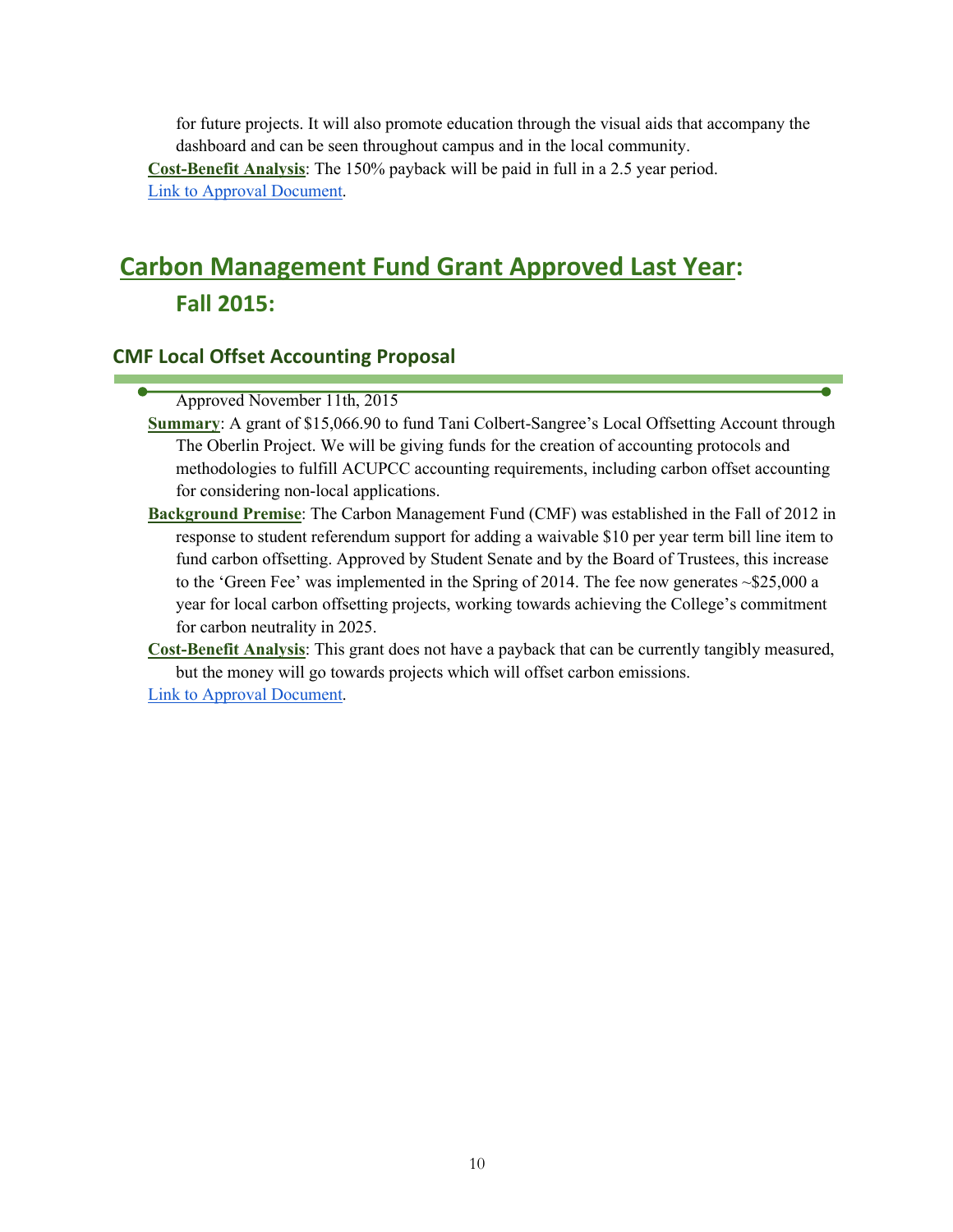# **Previous Projects:**

Following is a list of all of the Green Edge Fund's past approved projects, in reverse chronological order. Links to the original Approval Documents has been provided for ease of access.

## **Previous Sustainability Grants Projects:**

## **Zion CDC: High Tunnel Greenhouse and Rainwater Irrigation System**

## Approved May 16th, 2015

The Green EDGE Fund officially approved a sustainability grant of \$6,000 to fund Zion CDC's Legion Fields Community Garden Greenhouse and Rainwater Irrigation System. This project was approved because the board felt that it promoted sustainability within the Oberlin community, and because it helped further the efforts and mission of Zion CDC's Legion Fields Community Garden.

Link to Approval Document.

## **Zion CDC: Green Affordable Housing**

Approved May 16th, 2015

The Green EDGE Fund officially approved a sustainability grant of \$50,000 to fund Zion CDC's Affordable Green Housing Initiative. We will be giving funds for the construction and development of environmentally sustainable residences in Oberlin. The GEF pursued this project because the board felt that this project was an example of using resources of the Green EDGE Fund to help make Oberlin a more sustainable community. Link to Approval Document.

## **OECC Columbia Gas Audit**

Approved May 10th, 2015

The Green EDGE Fund officially approved a sustainability grant of \$3,000 to the Oberlin Early Childhood Center to finance a Columbia gas audit. The GEF pursued this project because it promotes sustainability, allowing for energy efficiency retrofits to be made at OECC. Furthermore, it takes advantage of the discount offered by Columbia Gas. Link to Approval Document.

## **POWER: Gap Grants to Complete Energy Efficiency Projects**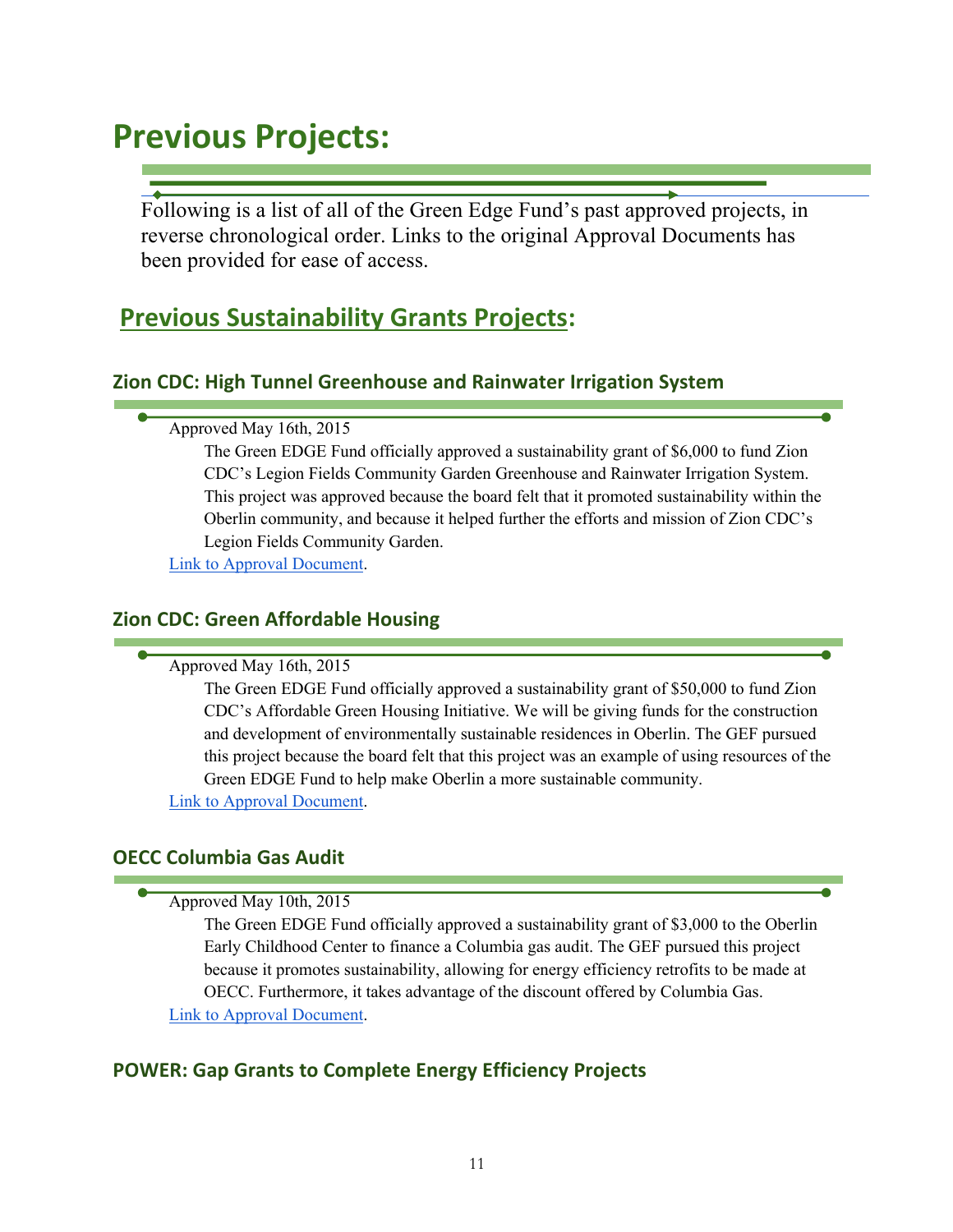#### Approved April 29th, 2015

The Green EDGE Fund officially approved a sustainability grant of \$10,000 to fund the continuation of POWER's gap grants for residents to complete energy efficiency projects in their home. This project was pursued because of GEF and POWER's longstanding relationship, and because of the clear benefits these energy efficiency projects generate for the community.

Link to Approval Document.

## **Restoration of Don Scott House at Vel's Purple Oasis in Cleveland**

## Approved April 26th, 2015

The Green EDGE Fund officially approved a sustainability grant of \$8,000 for final repairs on the Don Scott house, located next to the community garden Vel's Purple Oasis in Cleveland. Both sites are managed by the nonprofit organization New Image Life Skills Academy. This project was pursued for three main reasons; first, because the restoration of the house will make the kitchen and building functional for cooking demonstrations, thus furthering the ability of community members to cook fresh, local foods in a culturally appropriate and healthy way. Second, although physically distant from Oberlin, Vel's Purple Oasis has strong ties to Oberlin College through the ongoing involvement of Professor Janet Fiskio's Environmental Studies classes and individual Oberlin students in projects and activities at the garden. Third, the project used sustainable building practices and energy efficient appliances, which were researched in more detail by a student assistant provided by Janet Fiskio for the summer and fall of 2015.

Link to Approval Document.

## **Structural Prizes for Ecolympics 2015 Winning Dorms**

## Approved April 21st, 2015

The Green EDGE Fund officially approved a sustainability grant of \$1,300 for the purchase and installation of one fruit bearing tree, one water refill station, and one covered bike rack to be used as incentives for Ecolympics 2015. This project was pursued for two main reasons; first, because Ecolympics (a competition that awards dorms that reduce their resources usage with prizes) typically results in savings of over 24,000 gallons of water, 12,000 kWh, and 27,000 lbs of CO2; and, secondly, because awarded prizes will promote sustainability among current and future students who live in the dorms in which they are placed in addition to rewarding current residents for their efforts to reduce consumption. Link to Approval Document.

## **Foresight Prep: Scholarship Money**

Approved April 21st, 2015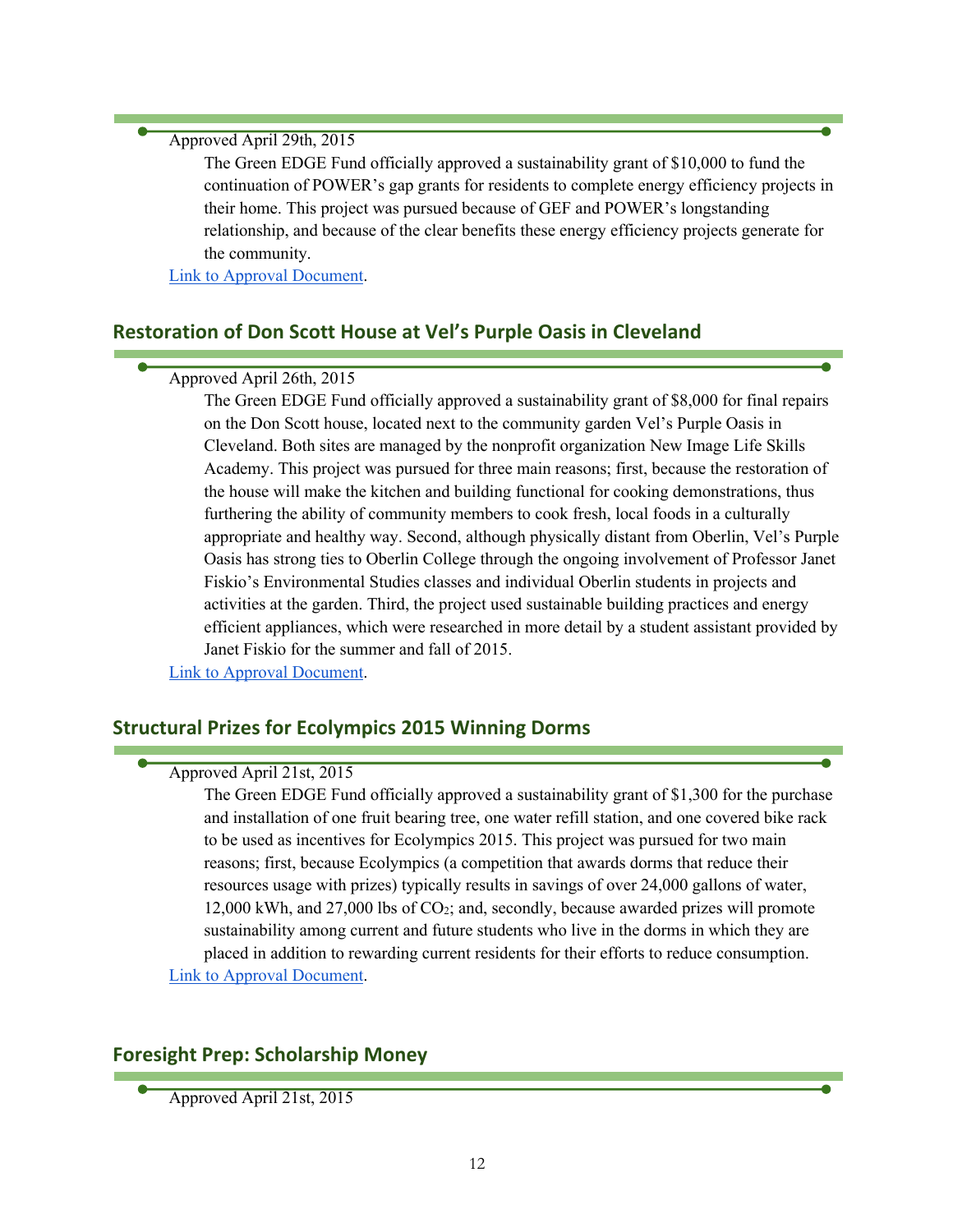The Green EDGE Fund officially approved a sustainability grant of \$27,600 to fund Foresight Prep on the condition that the scholarship money was given to students from Lorain County high schools and that Foresight Prep looked to other funding sources in the future to aid in the funding of their summer program.

Link to Approval Document.

## **CBSM Union Street Laundry Meters**

## Approved April 21st, 2015

The Green EDGE Fund officially approved a sustainability grant of \$2,200 to fund Community Based Social Marketing (CBSM) Union St. Laundry Meters. The installation of new laundry meters were implemented to provide data on hot and cold water consumption of the house, which enabled CBSM research team to continue its study on reducing greenhouse gas emissions through behavior change programs.

Link to Approval Document.

## **Boys and Girls Club**

Approved April 21st, 2015

The Green EDGE Fund officially approved a sustainability grant of \$1,065, \$300 for a kitchen evaluation and equipment removal, \$250 for raised beds, \$120 for shovels, \$20 for trowels, \$20 for rakes, \$25 for watering cans, and \$40 for seeds, etc. The board approved this project because it promotes sustainability through the building of a community garden, and has a meaningful educational impact for children at the Boys and Girls Club. Link to Approval Document.

## **Bike Co-Op Backshop Renewal**

#### Approved April 21st, 2015

The Green EDGE Fund officially approved a sustainability grant of \$2,000 for the Bike Co-Op Backshop Renewal. The board approved this project because it promotes sustainability by encouraging students to use bikes as a sustainable mode of transportation. Link to Approval Document.

## **O-Bees Student Hives at the George Jones Farm**

## Approved April 21st, 2015

The Green EDGE Fund officially approved a sustainability grant of \$640 for the O-Bees student hives at George Jones Farm. The funds went to the purchase of equipment to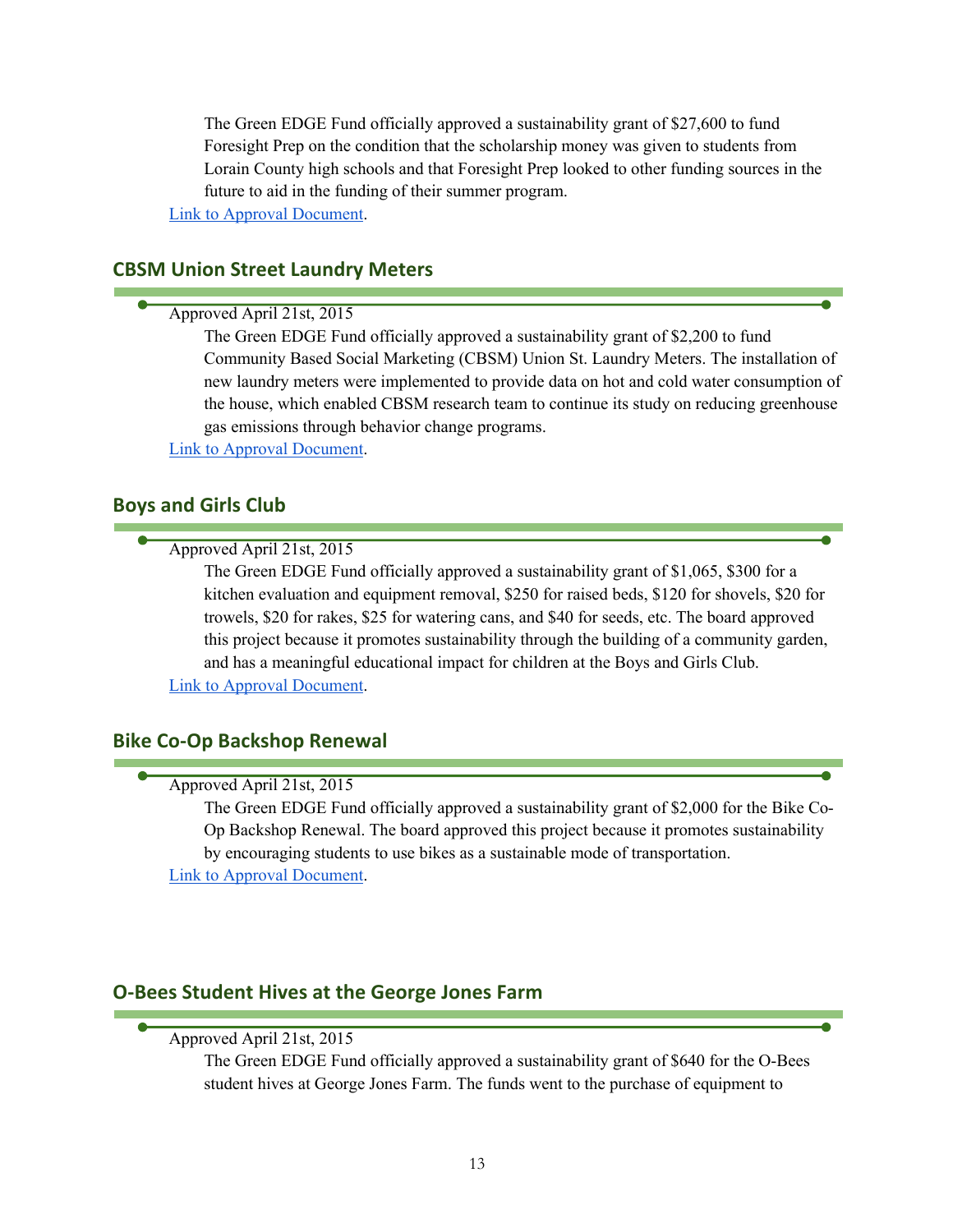assemble beehives and extract honey (which is not sold for profit) and included a \$100 buffer for disease and pest management equipment to be purchased as needed. Link to Approval Document.

## **Western Reserve Land Conservancy South Woods**

Approved November 19th, 2014

The Green EDGE Fund officially approved a \$10,000 sustainability grant and an additional \$10,000 from the Carbon Management Fund for a total of \$20,000 to help purchase 62.75 acres of Oberlin South Woods in order to conserve the property as a natural area. This joint grant would be allocated if and only if the larger proposal submitted by the WRLC is funded by Clean Ohio.

Link to Approval Document.

## **Tree and Meadow Labels for Carbon Management Fund Carbon Sequestration**

Approved November 11th, 2014

The Green EDGE Fund officially approved a sustainability grant of \$620 for the purchase of labels that will be attached to trees and installed next to meadows planted for carbon offsets, and cable ties for mounting the tree labels. The Carbon Management Fund and the Oberlin Grounds Department will adjust the tree tags annually to account for tree growth from year to year, and the tags are expected to last for 10 years. This project increases visibility and knowledge of current carbon sequestration efforts in the Oberlin community, promoting education and action toward sustainability.

Link to Approval Document.

## **"Off the Grid" - Energy Efficiency Approaches to Theatrical Lighting**

Approved October 9th, 2014

The Green EDGE Fund officially approved a sustainability grant of \$4,191 for energy efficient theatrical lighting and installation costs. This promotes environmental sustainability, and provides education benefits to the class it is serving. Link to Approval Document.

## **Bike Repair Stations**

Approved June 23rd, 2014

The Green EDGE Fund allocated a sustainability grant of \$574 for the purchase of weatherized bike pumps to be installed with Bike Fixit Stations, This aligns with the intentions of the initial grant to support bike-related infrastructure on campus. Link to Approval Document.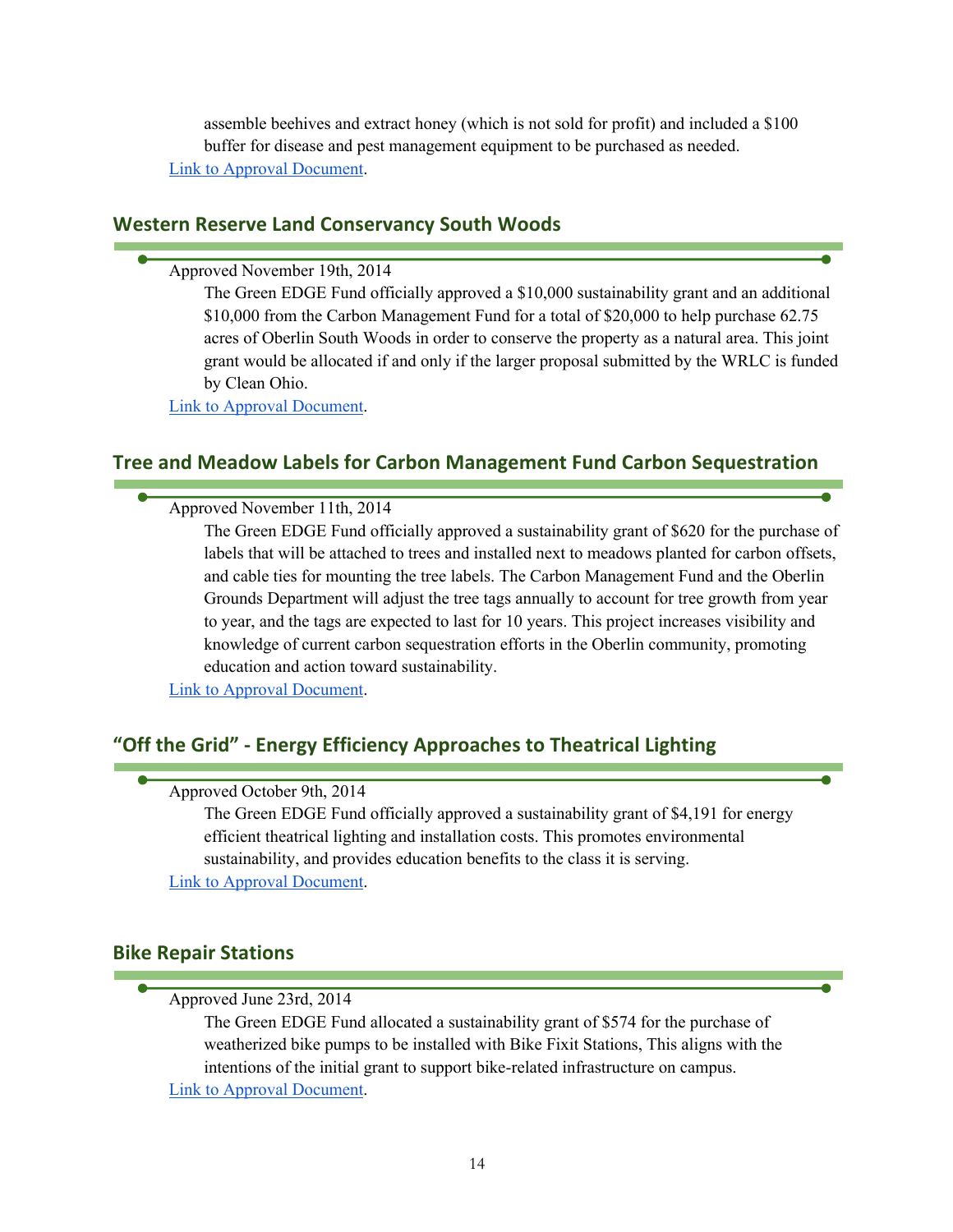## **Oberlin Farmers' Market Food Stamp (SNAP) Incentivization Pilot Program**

## Approved May 1st, 2014

The Green EDGE Fund officially approved a sustainability grant of \$1,300 to create a SNAP-incentivization pilot program for the Oberlin Farmers' Market (OFM) over the summer of 2014, allowing for the purchase of additional standardized Electronic Benefit Transfer (EBT) tokens from the USDA. The program distributes one dollar in tokens for every dollar a SNAP client spends at the market, providing a 100% increase in purchasing power and an incentive to shop at the OFM.

Link to Approval Document.

## **Permaculture Design and Natural Meadowing for OSCA Spaces**

Approved April 27th, 2014

The GEF approved a sustainability grant of \$5,420 for the creation of natural meadows on campus. The All-OSCA Environmental Concerns Committee in collaboration with the Permaculture Exco and the Oberlin Grounds Department designed a meadowing project for the lawn spaces next to Harkness and behind Old Barrows. They plan to create sweeps of meadow landscaping. The spaces will emulate nature and "foster a sense of place and the realization that nature welcomes our presence if we manage encounters wisely." Link to Approval Document.

## **Hybrid Hydraulic Drive Systems for New Refuse & Recycling Collection Vehicles**

## Approved April 27th, 2014

The Green EDGE Fund approved a \$30,000 sustainability grant to support the City of Oberlin's investment in hybrid technology for their new refuse and recycling collection vehicles. Three vehicles needed to be purchased, but it was unclear if the City of Oberlin would approve an additional \$100,000 for each of the three vehicles to equip them with hybrid hydraulic drive systems. In order to incentivize this investment, the Green EDGE Fund approved a \$10,000 award for each vehicle purchased with the hybrid technology. Link to Approval Document.

## **Food Rescue Bike Trailer**

Approved April 27th, 2014

The GEF approved a sustainability grant of \$1030.20 for the cost of purchasing a bike trailer. This bike trailer will be used to bring food from various places in Oberlin to Oberlin Community Services in order to reduce food waste and bring more healthy produce to food banks.

Link to Approval Document.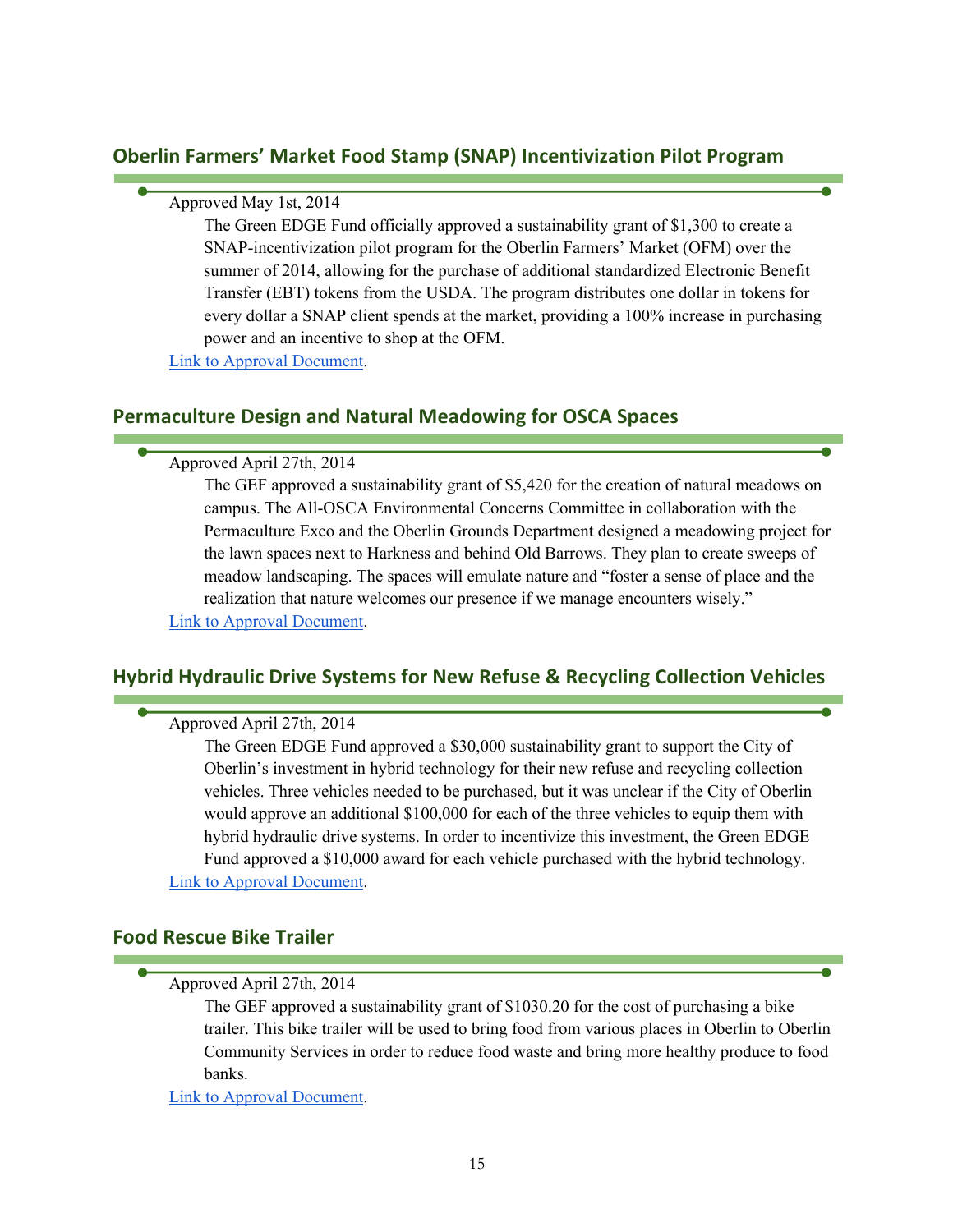## **Community Based Social Marketing Pilot Studies**

| Approved April 27th, 2014                      |
|------------------------------------------------|
| In the spring of 2014, the GEF approved and fu |

Inded a proposal of \$750 made by Cindy Frantz of the Oberlin Psychology Dept. and Bridget Flynn of the Office of Environmental Sustainability to conduct a Community Based Social Marketing pilot study to determine students' responses to different types of power strips, shower timers, as well as conduct a survey on local transportation.

Link to Approval Document.

## **Foresight Leadership and Sustainability Initiative**

Approved April 27th, 2014

The GEF allocated a sustainability grant of \$11,600 for the purchase of 16 bicycles and 2 scholarships for local Ohio high school students to attend the new Foresight Leadership and Sustainability Initiative camp in Oberlin this summer. Noel Myers served as project manager for this proposal.

Link to Approval Document.

## **Ecolympics Prizes for Winning Dorms**

Approved April 26th, 2014

The Green EDGE Fund awarded a sustainability grant of \$3,750 to the Oberlin Environmental Sustainability Office to purchase three water refill stations as prizes for the winning dorms of the annual Ecolympics campus-wide competition. These refill stations serve as infrastructural improvements to these ResEd facilities.

Link to Approval Document.

## **Dionysus Disco Glassware**

Approved April 26th, 2014

The GEF allocated \$1,615.75 to the Student Union Board for the purchase of plasticware for serving beer and other beverages at the Dionysus Disco (the 'Sco). These reusable plastic cups will replace disposable plastic cups, lowering the 'Sco's cost of operations and reducing a sizable portion of the venue's plastic waste output.

Link to Approval Document.

## **Standardized Waste Receptacles**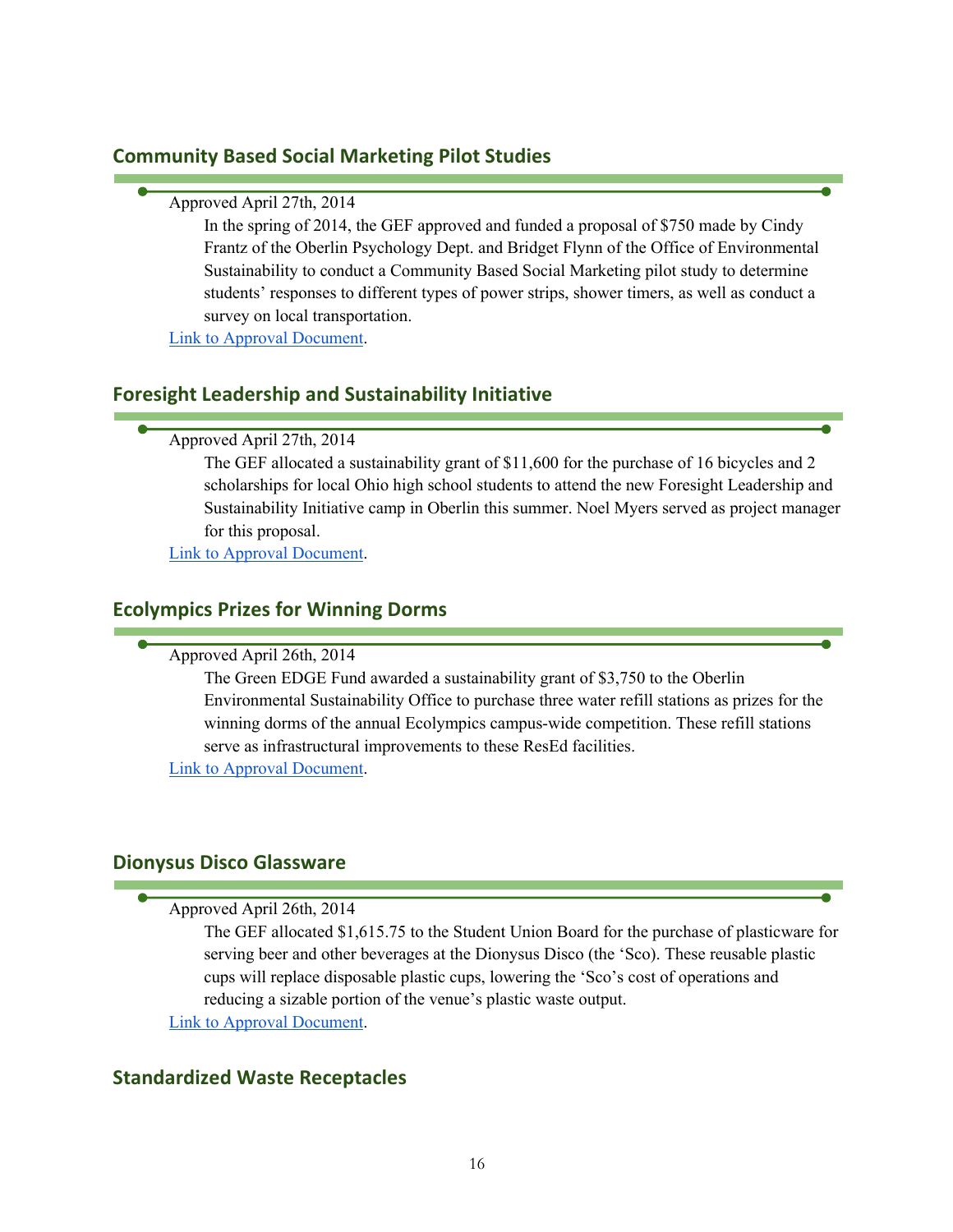Approved December 16th, 2013

The GEF approved a grant of \$36,000 for the purchase of new waste receptacle stations as part of a pilot study to decrease contamination of recyclables on campus. The proposal was written by Bridget Flynn in the Office of Environmental Sustainability (OES) and the Resource Conservation Team (RCT), a student group on campus dedicated to reducing resource consumption at Oberlin College. The proposal was for 25 waste receptacles to be put in Fairchild Dormitory, the Science Center, and Philips Gym with the intent of further expansion if it proved to be an effective means of educating and clearing confusion regarding waste on campus.

Link to Approval Document.

## **Carbon Management Fund Tree Planting Purchases and Labor Costs**

#### Approved October 2013

The Green EDGE Fund approved \$900 to fund the purchasing of 10 white swamp oak trees and 8 red oak trees in North Fields on campus. A separate grant was also approved for \$376 to fund the labor costs of planting the trees. The project was proposed as a sort of pilot for the GEF's newest branch: the Carbon Management Fund (CMF).

No Approval Document available.

## **CMF/ENVS 101 Map Printing**

#### Approved fall of 2013

The Green EDGE Fund granted \$35.70 for the printing of site maps for potential carbon offset projects. Two students in ENVS 101 proposed creating and hanging the maps around campus to raise awareness of the efforts being taken to achieve carbon neutrality. No Approval Document available.

## **Power Shift Conference**

Approved fall of 2013

The Green EDGE Fund approved a grant of \$990 to supplement Student Finance Committee (SFC) funding for Oberlin students to attend Power Shift 2013 in Pittsburgh, PA. The grant provided partial funding for 9 students and full funding for 9 students. No Approval Document available.

## **"From Coal to Carbon Neutrality" Workshop Raffle Prizes**

Approved fall of 2013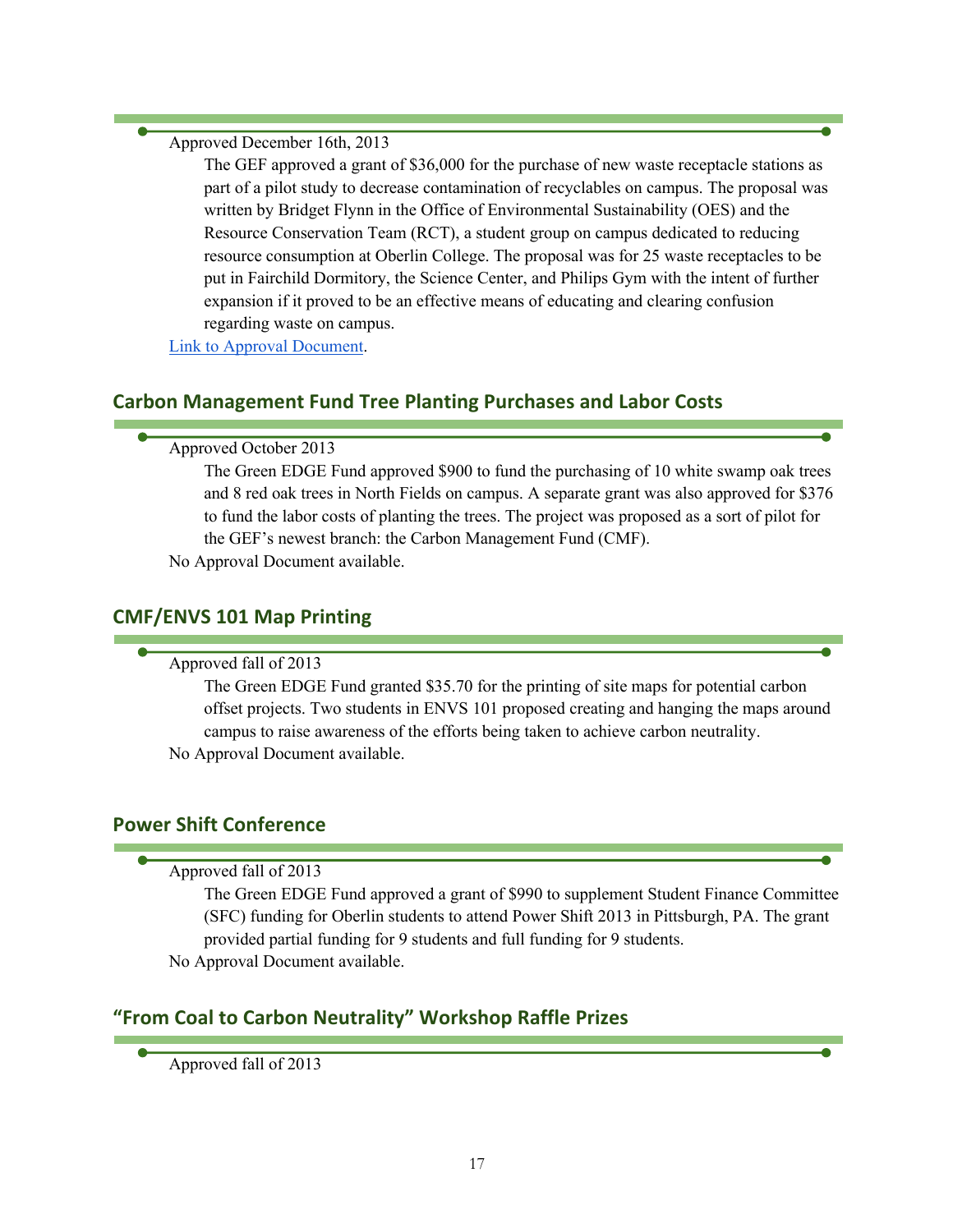The Green EDGE Fund supplied a number of prizes that promote sustainability for the "From Coal to Carbon Neutrality" workshop event. The prizes included 1 bike, 20 bike lights and 30 water bottles and funded by a grant of \$975 from the GEF. No Approval Document available.

#### **Lilian Molina Workshop**

#### Approved fall of 2013

The Green EDGE Fund contributed a sustainability grant of \$900 to the honorarium of grassroots organizer Lilian Molina. These funds were combined with funds from Student Finance Committee' ad hoc, student organization Anti-Frack, and the Environmental Studies Department to fully cover all the expenses of bringing Lilian Molina to Oberlin College. No Approval Document available.

## **OSCA ECC Purchase "Shift Change" Film**

#### Approved fall of 2013

OSCA's Environmental Concerns Committee (ECC) was granted \$165 by the GEF to allow for purchase the documentary Shift Change. The documentary is about worker cooperatives and focuses on Evergreen Cooperatives in Cleveland and Mondragon, Spain. The purchase of the film has helped the ECC form a relationship with Evergreen Cooperatives and educate membership about the nearby worker cooperative.

No Approval Document available.

## **Zion CDC Infrastructural Improvements**

## Approved May 6th, 2013

In the spring of 2013, the GEF approved an allocation of \$2,300 for infrastructural improvements at Zion Community Development Corporation (CDC). The grant covered a rainwater collection system as well as for improvements to existing plant beds in the Zion CDC garden to allow for higher plant yield.

Link to Approval Document.

## **Oberlin Community Services People's Garden**

Approved May 6th, 2013

Back in 2011, the GEF funded the implementation of the OCS People's Garden. In spring of 2013, the GEF allocated a grant of \$2,100 to fund the expansion of this garden along with a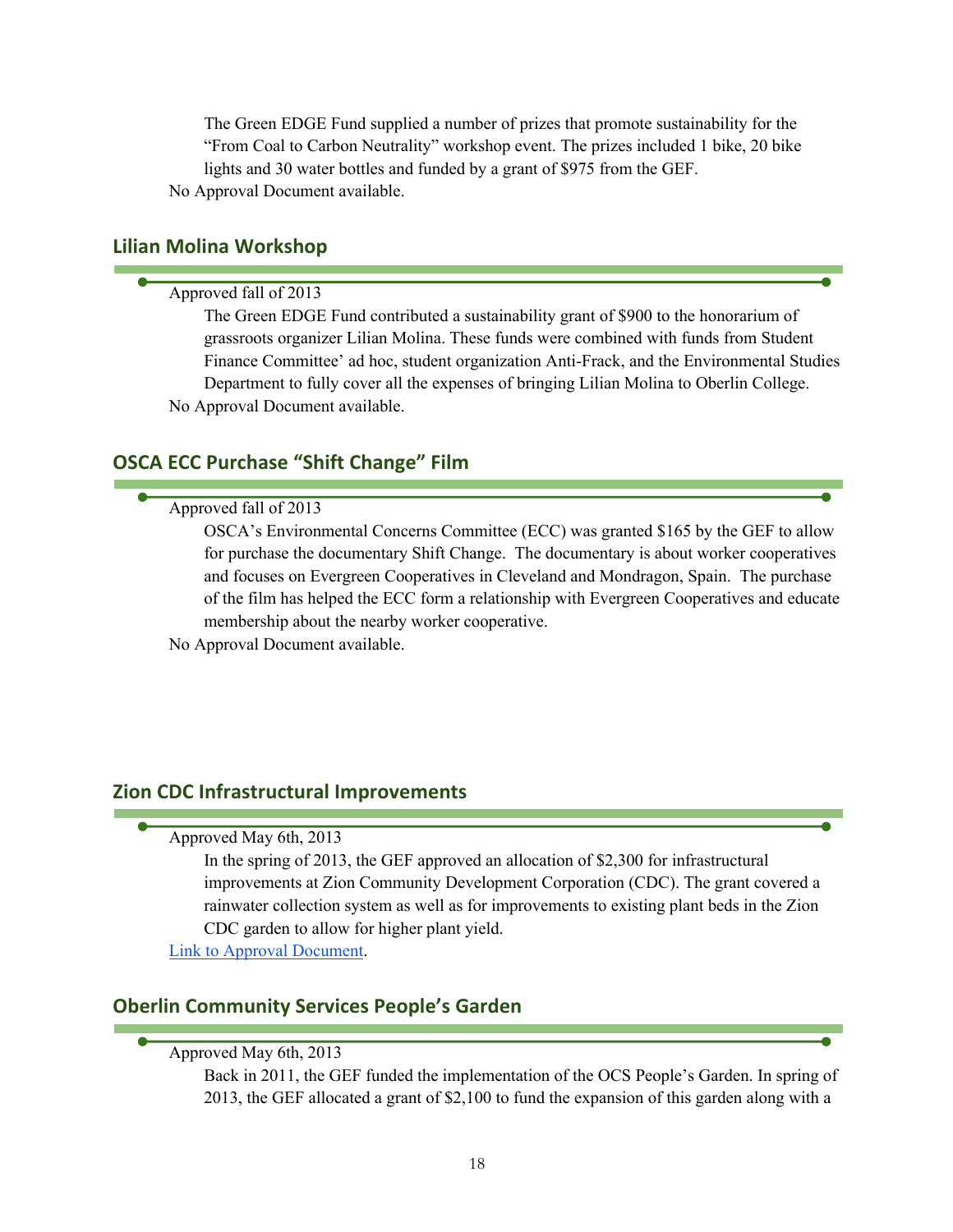weekly garden education workshop for children. The produce from the garden goes directly to the community rather than being sold. This project promotes sustainability and expands food access within the community of Oberlin.

Link to Approval Document.

#### **Bike Repair Stations**

Approved May 6th, 2013

The Green EDGE Fund approved a sustainability grant of \$3,500 to the Office of Environmental Sustainability for the implementation of 3 separate bike repair stations on campus. Located in centralized locations on campus, each bike repair station is equipped with a pump as well as tools that are necessary for basic bike maintenance. The project is intended to promote bike use at the college by providing 24 hour access to bike care. Link to Approval Document.

## **George Jones Farm Solar Powered Irrigation**

Approved April 7th, 2013

In the spring of 2013, the GEF provided a grant of \$14,500 towards the implementation of a solar powered irrigation system, a composting yard, and a vegetable oil capture and filtration system at George Jones Farm. This local organic farm supports Lorain county and the surrounding areas by providing organic food as well as education to the local community. Link to Approval Document.

#### **Ecolympics Prizes for Winning Dorms**

## Approved April 7th, 2013

The Green EDGE Fund allocated \$3,800 to prizes for the winning dorms of the annual Ecolympics campus-wide energy-reduction competition. The winning dorm was given one of four prizes: a Wonder Wash and spin-dryer, shower timers, clothes drying racks, or a water refill station. Each of the four prizes was installed in a winning dorm. If used, each of them provides savings opportunities. The prizes have the potential for saving the college at least 24,000 gallons of water,  $12,000$  kWh and  $27,000$  lbs. of CO<sub>2</sub>.

Link to Approval Document.

## **Covered Bike Racks**

Approved April 1st, 2013

The GEF allocated \$25,000 for the purchase and installation of 5 additional covered bike racks of a slightly modified design to be placed in high-usage locations. This project is part of a comprehensive effort to improve bicycle-related infrastructure on campus and therefore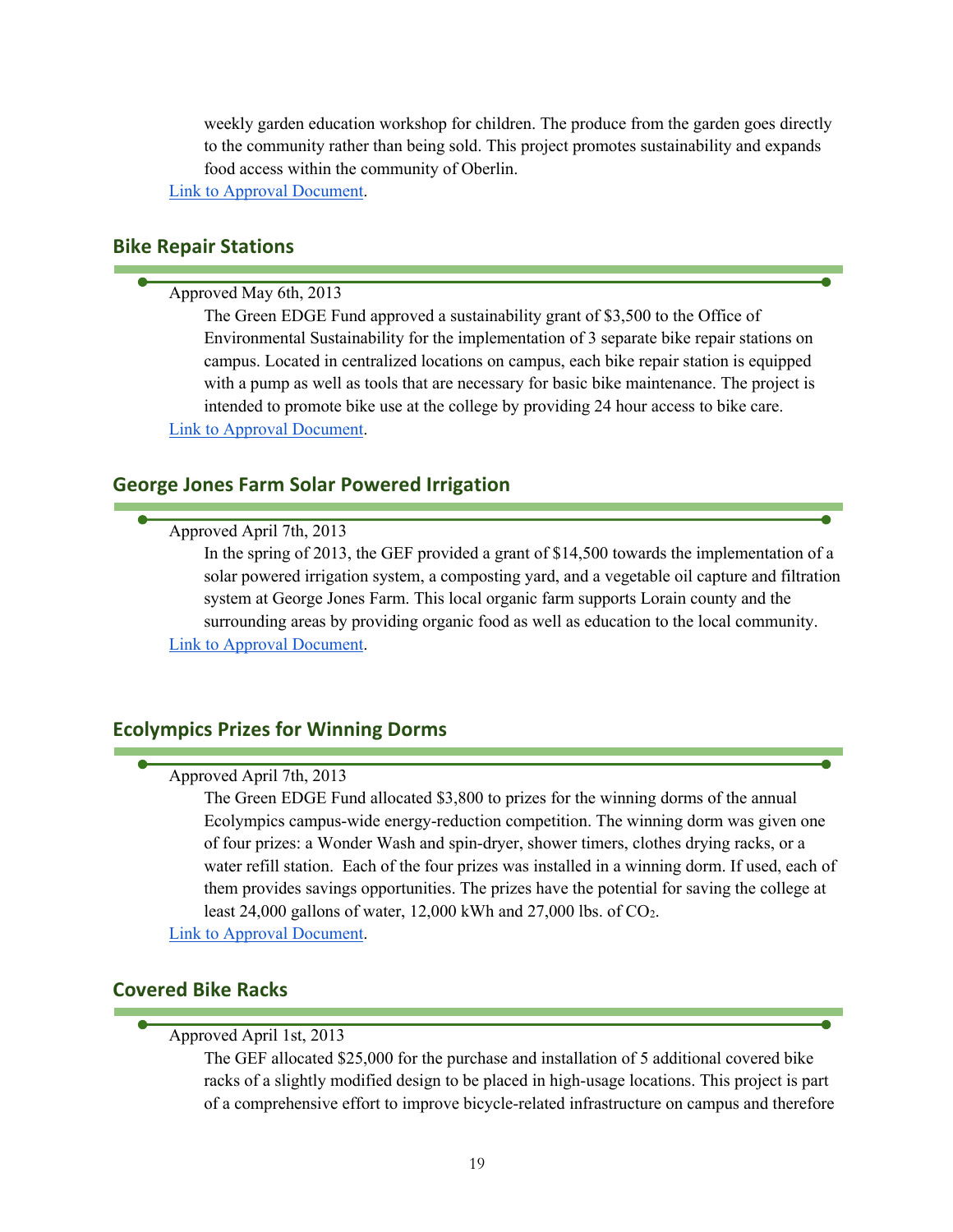promote the use of bicycle transportation at Oberlin College. This grant goes hand in hand with the proposal for installation of bike repair stations on north campus, south campus, and Wilder bowl.

Link to Approval Document.

## **Bonner Center Tree Purchase**

## Approved April 1st, 2013

The Green EDGE Fund officially approved a sustainability grant of \$970 for the purchase of 3 Redbud trees, 3 Kentucky coffee trees, and 1 Lilac tree, for \$470. The GEF also approved a \$500 for grounds crew labor. This project is commemorating the 25th anniversary of the Bonner Center.

Link to Approval Document.

## **Drying Racks: OSCA Residential Locations**

## Approved March 5th, 2013

The Green EDGE Fund approved a sustainability grant of \$550 for the purchase of clothesdrying racks and lines for placement in OSCA housing co-ops as an alternative method for drying clothes. This reduces electricity consumption for the residential halls. Link to Approval Document.

## **Carbon Offsetting Tree Purchase**

#### Approved January 25th, 2013

The Green EDGE Fund officially approved a sustainability grant of \$3,250 for the purchase of 25 Red Oak, 25 Red Maple, 25 Black Gum, and 25 Skyline Locust seedlings. The GEF also approved a \$250 buffer should any unexpected costs occur. These trees were planted in April of 2013 with student involvement. These additional trees on campus will sequester carbon and be highly visible to the student body and visitors.

Link to Approval Document.

## **OSWAMP Rain Gardens at Prospect Elementary School**

#### Approved May 21st, 2012

The Green EDGE Fund approved a sustainability grant of \$995 for Oberlin Stormwater Management Project (OSWAMP) to install a rain garden at Prospect Elementary. The \$995 covers all the necessary costs for this installation including all necessary materials for the project. This project created a more sustainable stormwater management system in Oberlin, and promotes sustainability within Oberlin and more specifically at Prospect Elementary. Link to Approval Document.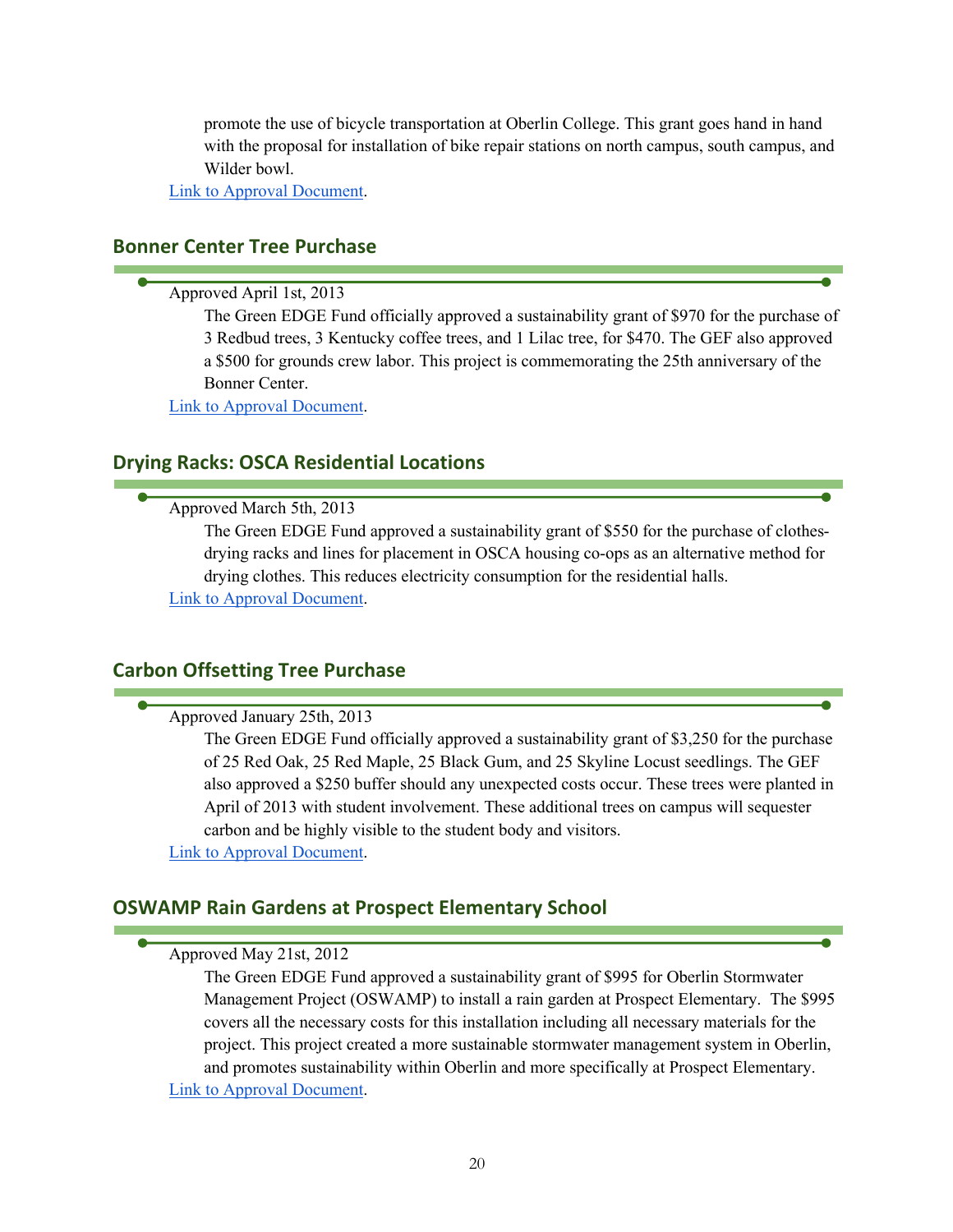## **Bioregional Dashboard in Prospect Elementary**

Approved May 2nd, 2012

The Green EDGE Fund allocated \$29,000 to fund the purchase and implementation of a Bioregional Dashboard system at a local school, Prospect Elementary. The system included both Building and Bioregional Dashboard components, the former showing real-time information specific to Prospect's resource consumption, and the latter displaying resource flows throughout the city of Oberlin. The project was an extension of research being conducted on resource consumption feedback strategies and technologies, and was funded in part to support the efforts of the Oberlin Project. This Bioregional Dashboard project also served as the pilot program for the highly anticipated installation of similar systems in the other three Oberlin public schools.

Link to Approval Document.

#### **Six Spin Dryers**

Approved May 2nd, 2012

The Green EDGE Fund purchased six spin dryers for two clusters of residential dorms (ZEBRA and FYRE) as part of a larger washer-dryer sustainability project the GEF funded earlier in the year that proved popular among students. A \$1,500 sustainability grant covered the cost of purchasing the spin dryers, which were available for student use by the fall of 2013.

Link to Approval Document.

## **Covered Bike Racks**

Approved May 2nd, 2012

The GEF allocated \$25,000 for the purchase and installation of 5 additional covered bike racks of a slightly modified design to be placed in high-usage locations. Senior class and alumni gifts to the GEF cover half of the total project costs of \$30,000. This project is part of a comprehensive effort to improve bicycle-related infrastructure on campus and therefore promote the use of bicycle transportation at Oberlin College. As of spring 2014, these covered bike racks have been installed directly south of French House, south of Langston, west of Bibbins Hall, and south of Dascomb.

Link to Approval Document.

## **POWER Low-Income Home Weatherization**

Approved May 2nd, 2012

The Green EDGE Fund helped finance weatherization of approximately three inefficient low-income homes in Oberlin after proposal submitted by Providing Oberlin With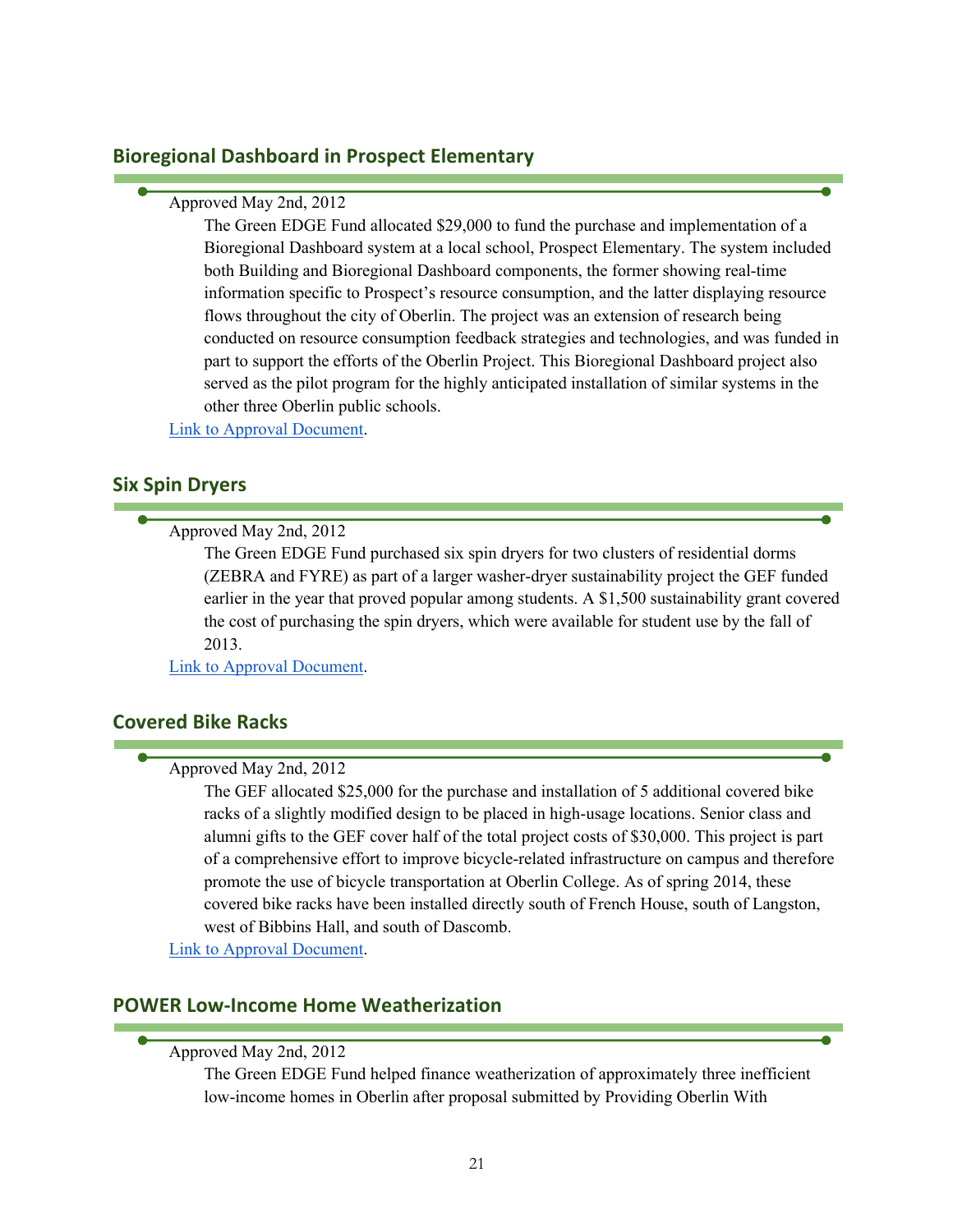Efficiency Responsibly (POWER). A sustainability grant of \$10,000 was allocated to POWER that accounts for contractor expenses estimated at \$3,000 per house, with a \$1,000 buffer.

Link to Approval Document.

## **Oberlin Beekeeping**

Approved May 2nd, 2012

The GEF provided start-up funding for a student and community run apiary at an off-campus blueberry farm in the city of Oberlin. The sustainability grant of \$1,000 funded the purchasing of bees and beekeeping equipment and the cost of hive maintenance. The apiary preserves traditional practices of beekeeping and provides a unique educational opportunity for Oberlin students and the community. The honey produced is sold to local sources for funding to operate the apiary.

Link to Approval Document.

## **Expansion of Dascomb Reusable Container Program**

## Approved May 2nd, 2012

The GEF allocated a \$7,000 sustainability grant towards the expansion of the Dascomb dining hall reusable container program to all students who eat in CDS. The program directly reduces solid waste by replacing disposable take-out containers with reusable containers. The grant covered the cost of 2,200 containers and carabineers with a \$434 buffer. Link to Approval Document.

## **Residential Wonder Washes and Spin Dryers**

## Approved March 21st, 2012

The Green EDGE Fund approved a sustainability grant of \$975 for the purchasing of 12 Wonder Washes and 2 Spin Dryers for Burton's Sustainability Hall. The project is intended to promote an alternative laundry initiative and provide energy efficient avenues to wash clothes during the annual Ecolympics campaign. Students are encouraged to ask their RA to rent these manual machines for a 3-hour period.

Link to Approval Document.

## **Ecolympics Water Bottles**

Approved March 21st, 2012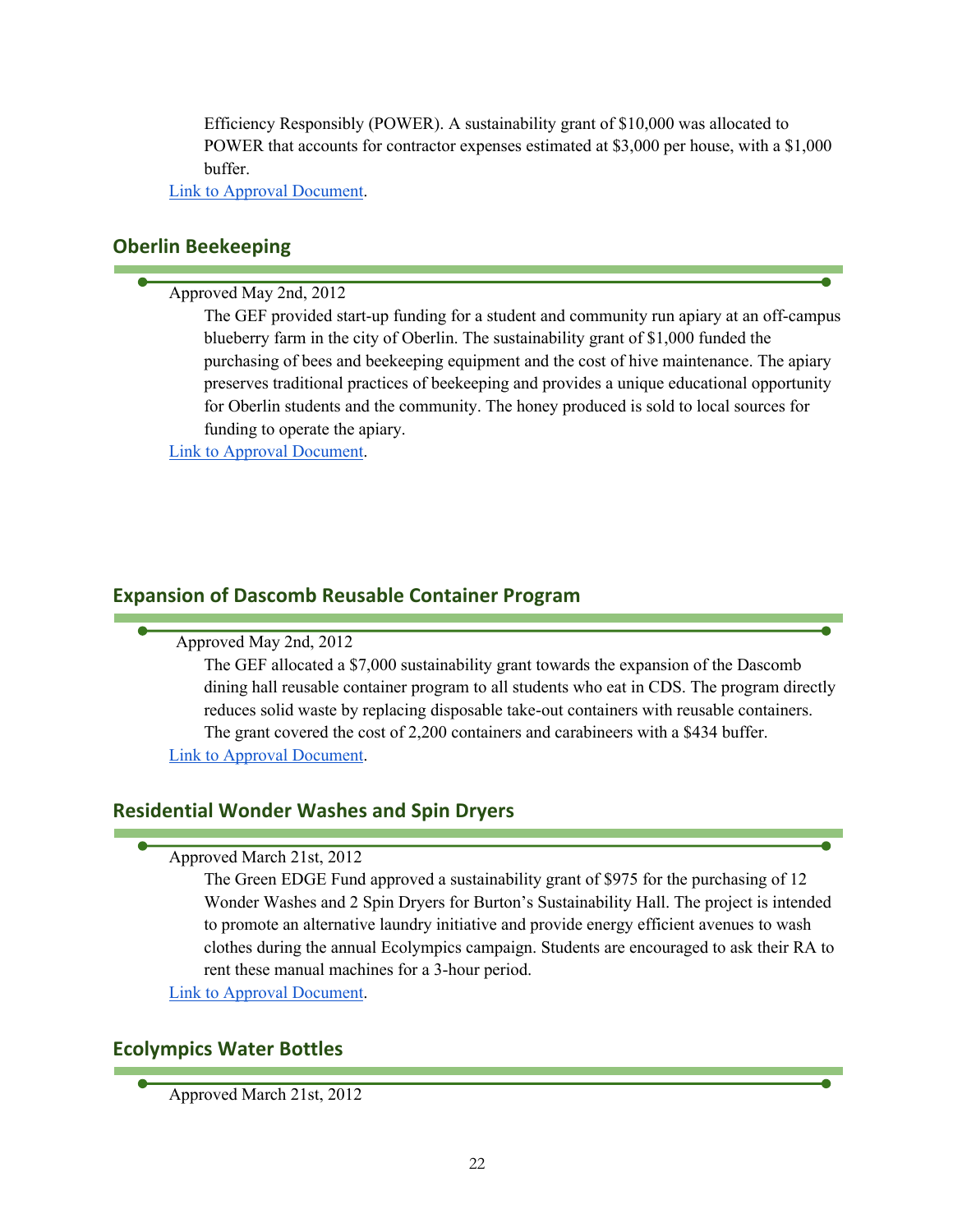The Green EDGE Fund provided \$815 for the purchasing of 300 reusable water bottles as incentives to reduce electricity and water consumption during the Ecolympics competition. The water bottles promoted the Office of Environmental Sustainability and the GEF, and are expected to help avoid plastic water bottle consumption by the recipients of the prize. Link to Approval Document.

## **Johnson House Compost**

Approved November 28th, 2011

The GEF approved a sustainability grant to fund the construction of a compost enclosure for the Johnson House Garden for use by student residents. The grant covers \$650 worth of materials and was constructed by an ENVS 101 group in coordination with the Resource Conservation Team and union construction representatives.

Link to Approval Document.

#### **Energy Orb Installation**

Approved November 8th, 2011

The GEF allocated \$8,000 to fund the total cost of installing 16 new energy orbs in Oberlin College residence halls. These new orbs are an expansion of the Campus Resource Monitoring System and the energy orbs that were installed in six residence halls in 2008. The visual feedback from energy orbs promotes environmental awareness and stewardship and helps residents increase reduction efforts during the annual Dorm Energy Competition of Ecolympics.

Link to Approval Document.

#### **Johnson House Cold Frame Project**

#### Approved October 18th, 2011

The Green EDGE Fund approved the Resource Conservation Team's \$950 grant to fund hand-made cold frames to extend the growing season for their on-campus garden at Johnson House and to increase student participation with gardening. The materials were purchased locally and built by RCT team members during a weekend workshop..

Link to Approval Document.

## **Rotary International Club's 75th Anniversary Tree Planting**

#### Approved October 17th, 2012

The Green EDGE Fund officially approved a sustainability grant of \$3,000 for the purchase of 30 trees. These trees were part of a gift that the Rotary International Club was giving the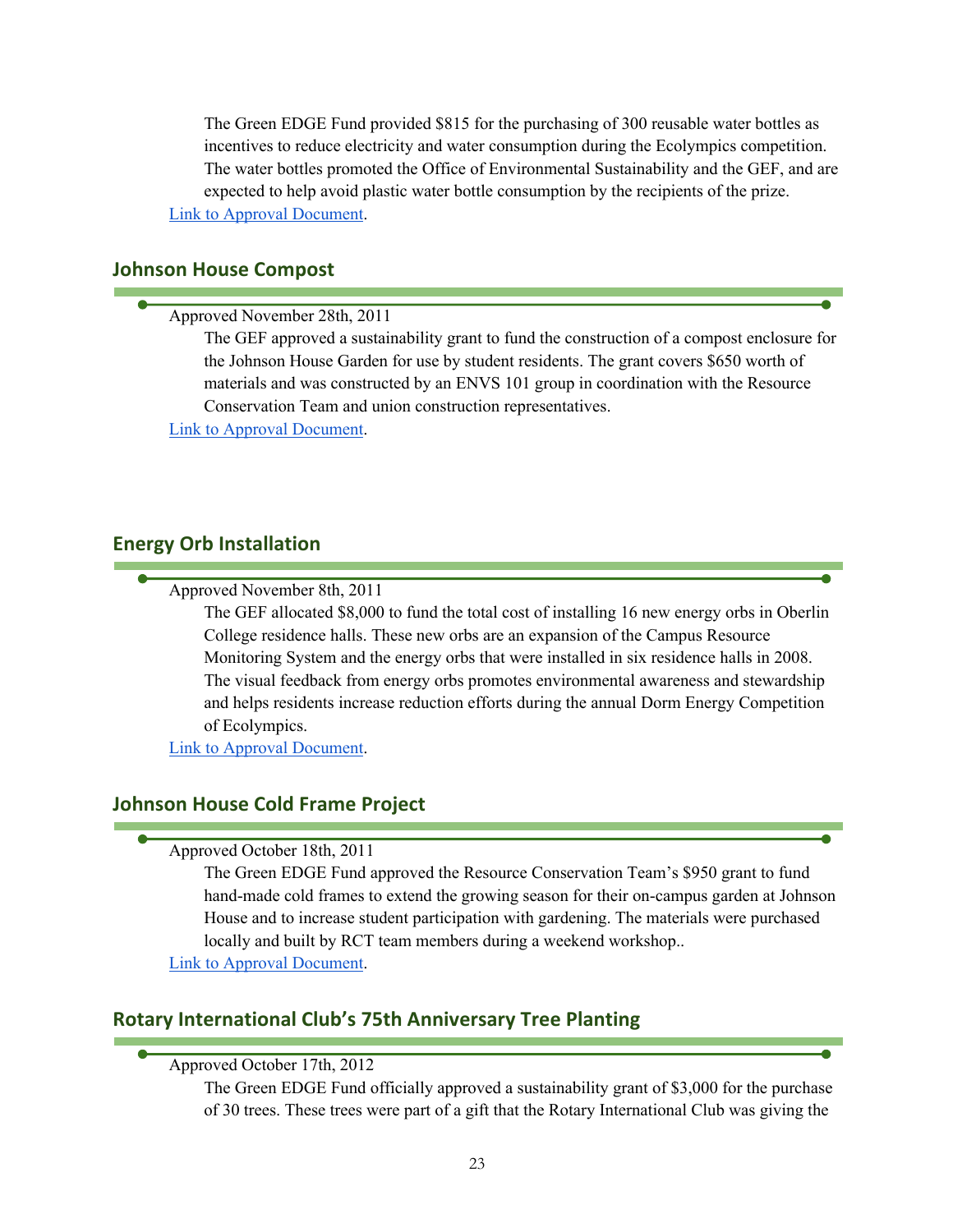city for their 75th anniversary. The GEF pursued this project because the planting of additional trees on campus will offset carbon, provide an opportunity for students to plant the trees, and is highly visible to students and visitors. This particular project also strengthened ties between the GEF and the City of Oberlin. These trees were planted, with the help of the Bonner Center, in October 2012.

Link to Approval Document.

## **SES for Publicity Services**

Approved September 20th, 2011

The Green EDGE Fund approved a donation of \$240 to Students for Environment Sustainability to be used for publicity services. SES was expected to print out stickers advertising the Green EDGE FUND and put them on the existing posters for increased visibility.

Link to Approval Document.

## **Installation of a Walkway and in Zion CDC**

Approved May 11th, 2011

The Green EDGE Fund approved a \$5,500 sustainability grant for the th construction of an ADA accessible walkway and installation of benches at the Zion Community Development Corporation Legion Field Community Garden.

Link to Approval Document.

## **Replacement of Antiquated Lighting at Oberlin Early Childhood Center**

## Approved May 11th, 2011

The GEF helped finance \$15,000 worth of electricity and lighting retrofits for Oberlin Early Childhood Center (OECC). This project was pursued for safety reasons as much as resource reduction savings. This project, which would have been an efficiency loan had it occurred on campus, was implemented at the center by a local contractor. After the retrofits, the OECC saw a drop in electricity bills as well as variable costs such as light bulb replacements. Link to Approval Document.

## **OSWAMP Rain Gardens**

Approved May 11th, 2011

The GEF allocated \$20,000 to Oberlin Stormwater Management Project (OSWAMP) for the design and installation of two rain gardens on Oberlin College's campus. The gardens are used as a sustainable means to mitigate rainwater runoff and erosion on campus. The installation of plants such as deep-rooted native plants and grass sedges stop and reduce water flow from drain sewage systems. The OSWAMP rain gardens reduce the effects of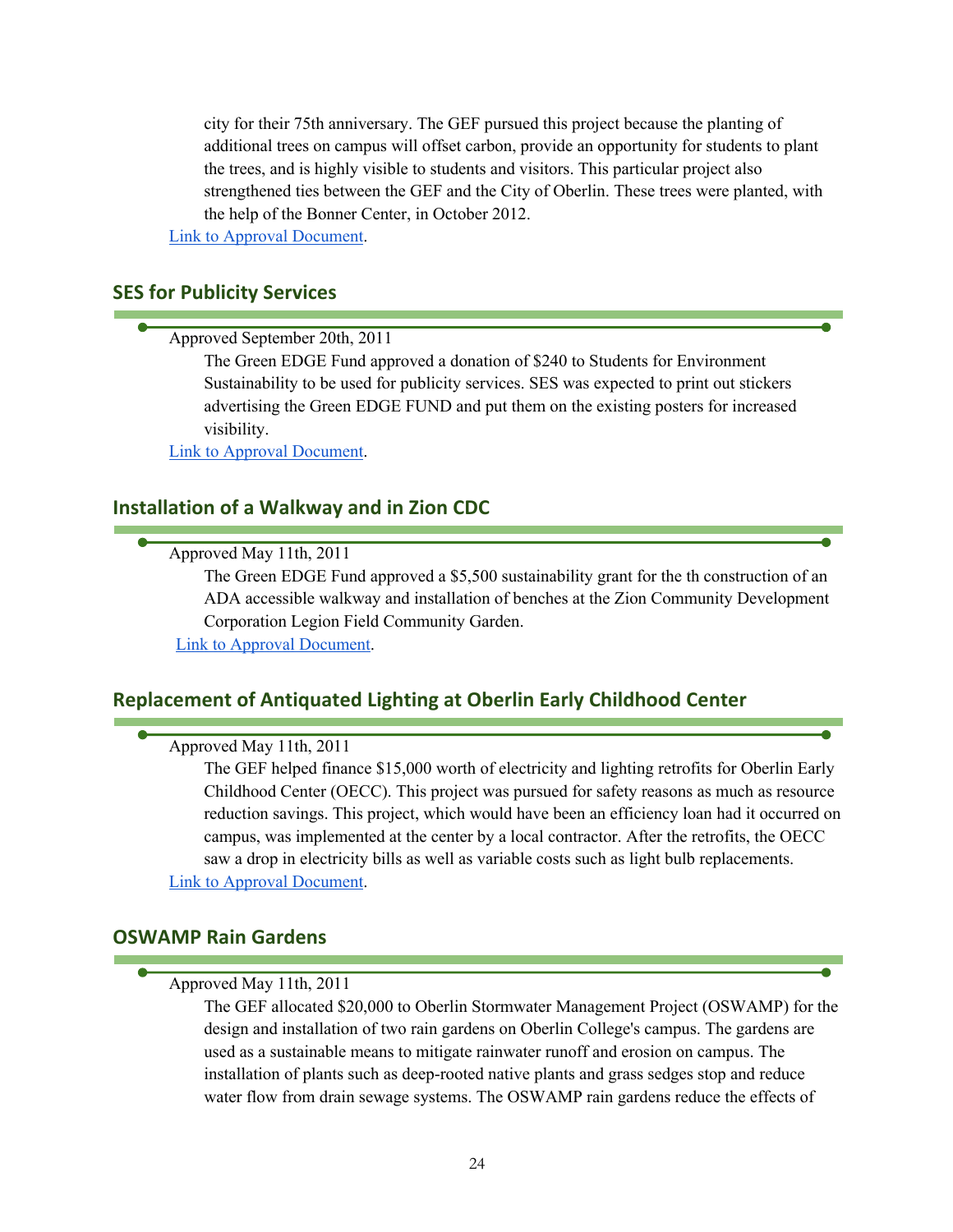urbanization on streams such as Plum Creek by creating a natural filtration system that prevents excessive pollutants from entering Oberlin's ecosystem. Link to Approval Document.

## **WRLC Living in the Vermillion River Watershed**

## Approved April 25th, 2011

The Green EDGE Fund approved a \$500 sustainability grant to help the Western Reserve Land Conservancy cover the cost of printing 5,000 additional copies of the book *Living in the Vermillion Watershed.* This furthered ecological literacy in our community. Link to Approval Document.

## **West Virginia Fruit Trees**

## Approved April 22nd, 2011

The GEF granted \$482 towards the purchase of 35 fruit trees to be donated and planted in Coal River, West Virginia. The fruit trees will provide local and more sustainable fruit to residents of the community.

Link to Approval Document.

## **Solarity Donation for Publicity**

Approved April 22nd, 2011

The Green EDGE Fund approved a \$500 donation to Solarity to be used for publicity purposes. Funds were used to purchase indoor plants that will be donated to various buildings around the school to help increase connectedness to nature and to green our campus.

Link to Approval Document.

## **Expansion of the OCS Community Garden**

Approved April 14th, 2011

The GEF provided \$15,000 to expand and improve the Oberlin Community Services building's community garden to increase productivity and accessibility to healthy and fresh produce. The garden is run through volunteer labor and its produce goes directly to those in need in the community rather than being sold.

Link to Approval Document.

## **Infrastructural Upgrades to the Prospect Learning Garden**

Approved April 14th, 2011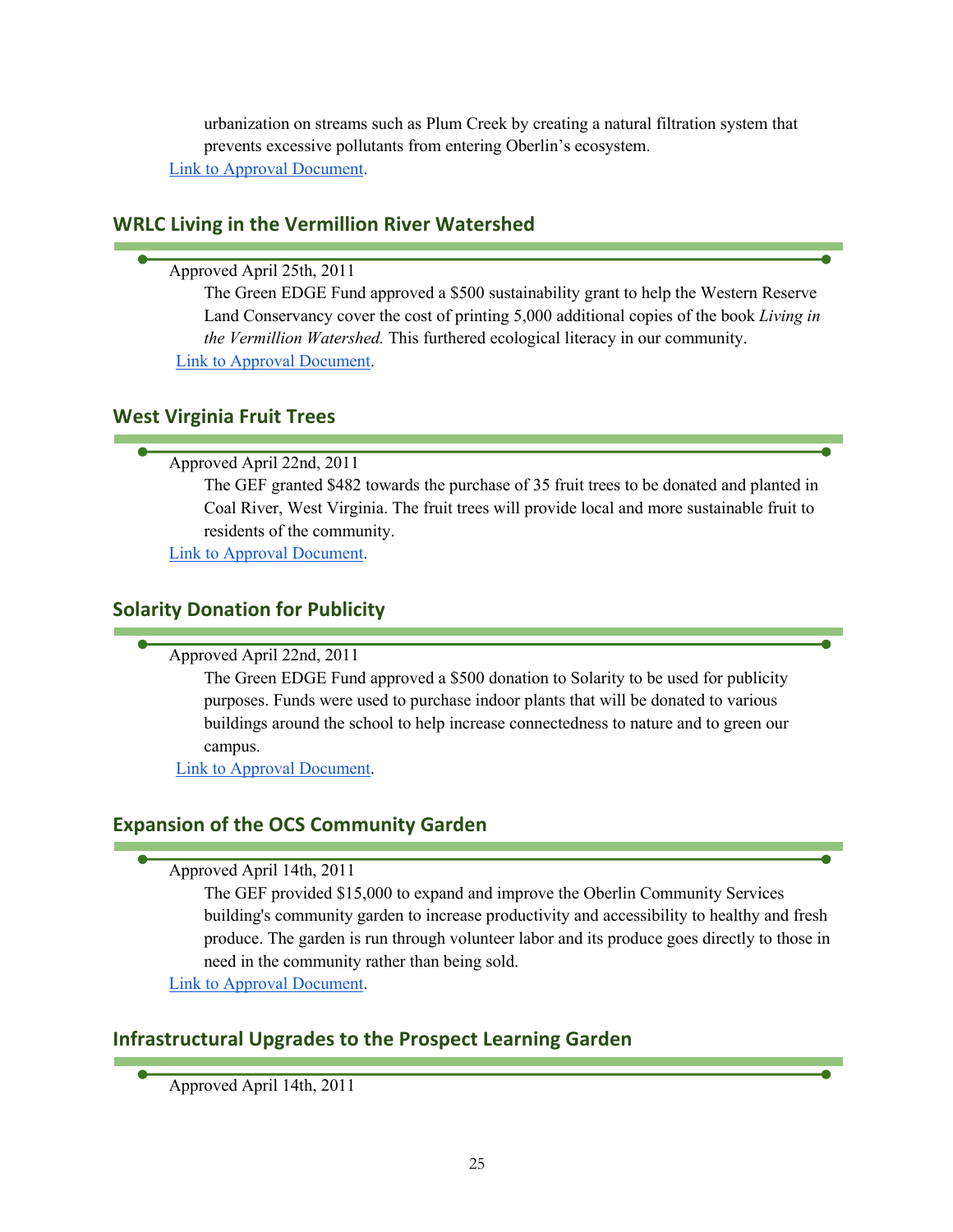The Green EDGE Fund officially approved a \$2,600 sustainability grant to fund infrastructural improvements to the Prospect Learning Garden at Prospect Elementary. This covered the construction of a tool shed, materials and labor to construct a fence, mulch and topsoil, seeds, fruit trees, a rain barrell, and tools.

Link to Approval Document.

## **Wonder Wash for SEED House**

## Approved March 8th, 2011

The Green EDGE Fund officially approved a \$62 sustainability grant to fund a hand-cranked washing machine for SEED House, allowing them to reduce their water and electricity consumption.

Link to Approval Document.

## **Organic Cotton T-shirts**

Approved February 16th, 2011

The Green EDGE Fund officially approved a sustainability grant of \$4,000 to the Office of Communications to cover the cost difference between organic and conventional cotton tshirts for their Class of 2015 t-shirt mailing. 2,500 t-shirts were purchased and mailed out. Link to Approval Document.

## **POWER Community Based Social Marketing Campaign**

| Approved February 16th, 2011 |  |  |
|------------------------------|--|--|
|------------------------------|--|--|

The Green EDGE Fund approved a \$9,000 sustainability grant for POWER to fund the total costs of conducting research on the perceived barriers to and benefits of household energy efficiency improvements, and implementing a marketing campaign aimed at increasing the number of homeowners insulating and weatherizing their homes. This was done because it would great increase POWER's capacity to connect low-income Oberlin homeowners with resources available to help improve their homes' energy efficiency.

Link to Approval Document.

## **Kahn Hall Composting**

Approved February 3rd, 2011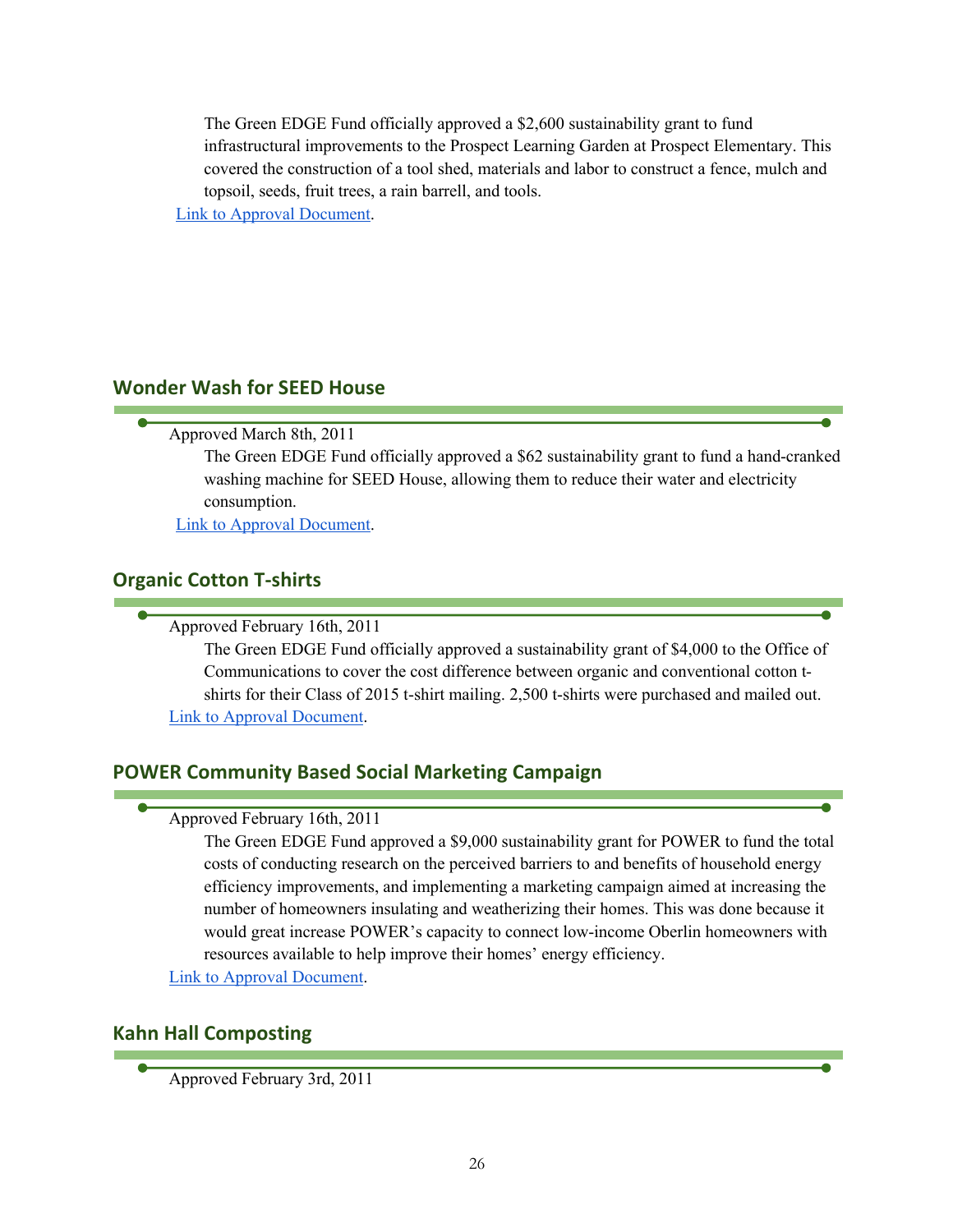The GEF approved a sustainability grant of up to \$1,000 for the purchase of a compost tumbler, scale, and wheelbarrow to help finance Oberlin College's first dorm-wide composting system, organized by the Compost Work Group and maintained by residents of Kahn Hall.

Link to Approval Document.

## **Tree Planting Event**

Approved February 3rd, 2011

The GEF provided a \$250 sustainability grant to fund Professor Janet Fiskio's Climate Change class 10/10/10 Day of Action tree planting event. The six purchased trees were planted by college and community volunteers at Trail Magic, the carbon neutral home of Carl McDaniel on East College Street.

Link to Approval Document.

## **Conservation Team Free Store Mural**

Approved January 10th, 2011

The Green EDGE Fund provided a \$250 sustainability grant to fund a mural painted by Oberlin students to be installed in the Free Store. This will bring educational art to the Free Store and the Oberlin campus, bringing further awareness to environmental issues. Link to Approval Document.

## **High-Altitude Wind Power**

Approved December 13th, 2010

In December 2010, the GEF approved a grant of \$2,500 to fund a student research project that sought to determine the feasibility of small-scale high-altitude wind power in Lorain County. The grant provided a generator, a weather balloon, and the materials to build a turbine.

Link to Approval Document.

## **George Jones Farm Pond Construction**

Approved December 13th, 2010

The Green EDGE Fund officially a sustainability grant of \$12,500 to fund the ttal cost of designing and building an irrigation pond at the George Jones Farm. This will was done in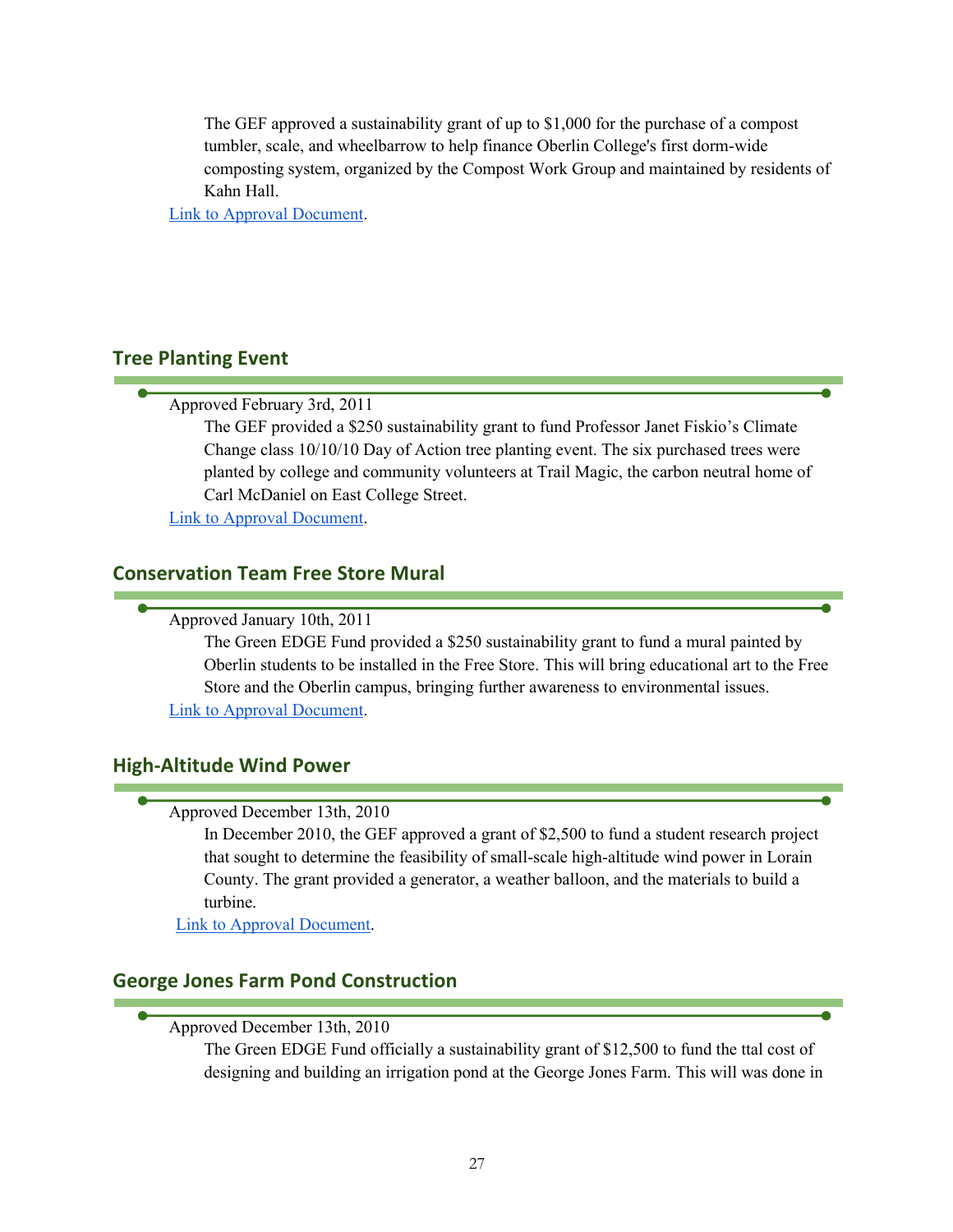the interest of creating a sustainable source of water for the farm, reducing their costs of operation and consumption of treated water. Link to Approval Document.

## **CDS Stevenson Balcony Garden**

Approved December 13th, 2010

An ENVS 101 group and the CDS Recyclers proposed that garden boxes be placed along the balcony railing of Stevenson Dining Hall. The GEF approved a grant to \$3,250 to fund this culinary herb garden, creating a sustainable and local source of herbs for Stevenson.

Link to Approval Document.

## **George Jones Farm Pond Construction**

## Approved May 18th, 2010

The GEF approved a grant of up to \$6,000 to help pay for the construction of an irrigation pond for the George Jones Farm. This creates a sustainable source of water for the farm, reducing the farm's construction of treated water and related operating costs. Annual consumption was expected to decrease by 1,171 ccf, worth approximately \$1,431. Link to Approval Document.

## **Johnson House Garden**

#### Approved May 9th, 2010

The Green EDGE Fund provided \$6,000 worth of start-up funds for a student-run garden behind a residence hall on campus, providing a unique educational opportunity for Oberlin students. The produce from the garden goes to college dining halls and coops. Link to Approval Document.

## **Compost Tumbler for Union Street**

#### Approved spring of 2009.

The GEF allocated a grant of \$500 for a compost tumbler for the organic materials generated by students living in Union Street Village Housing. The compost tumbler was installed near Union Street housing during the summer of 2009.

No Approval Document available.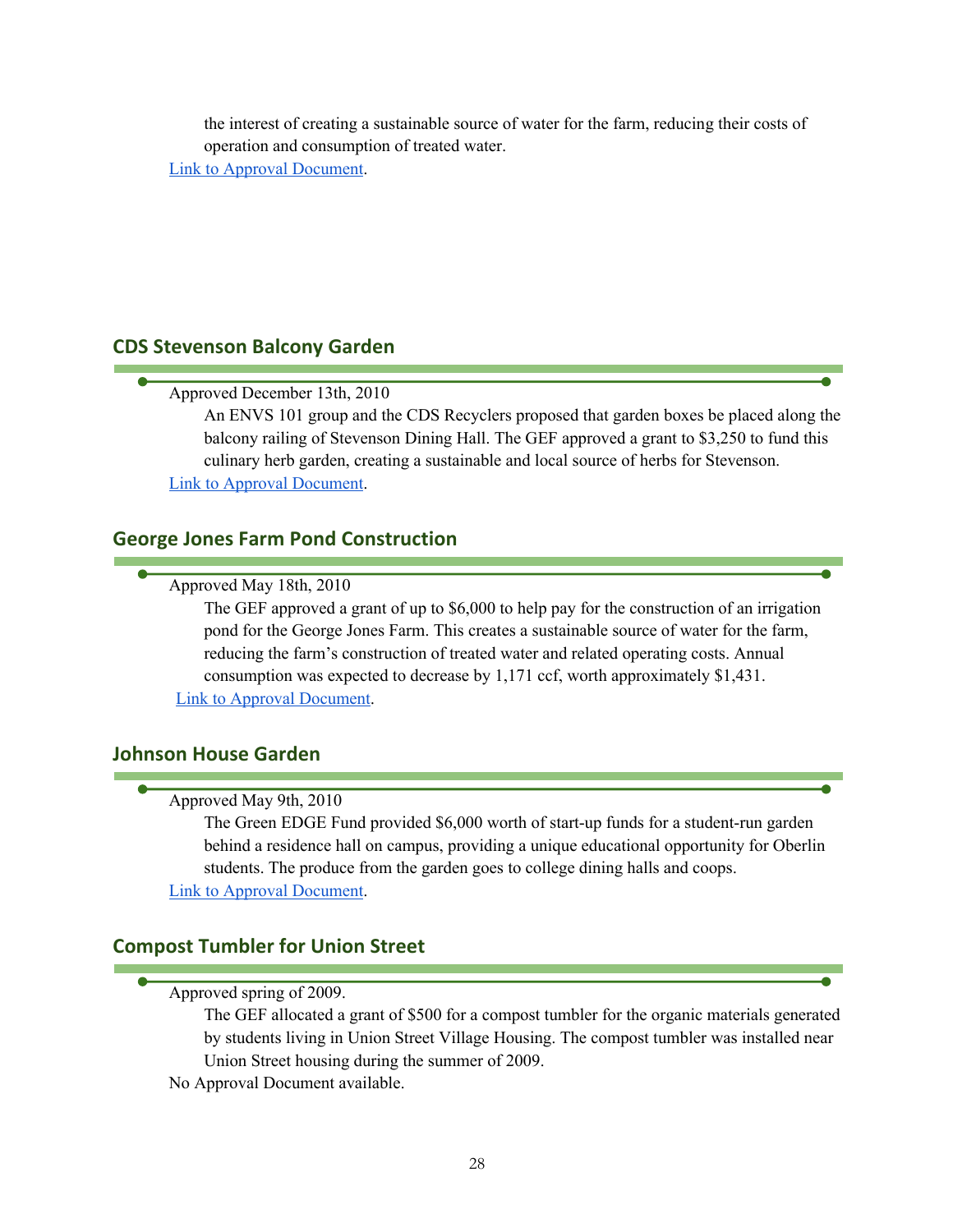## **Replacement of CRT Monitors**

#### Approved December 8th, 2009

The GEF approved a grant of \$2,500 to replace old CRT monitors in research laboratories with efficient, ENERGY STAR LCD monitors. The project proposal was developed by Walt Owens, and the project is the GEF's first collaboration with the Technology Store. Link to Approval Document.

## **Spin Dryer for SEED House**

## Approved spring of 2009

The GEF provided Student Experiment in Ecological Design (SEED) House with a grant of \$150 for a spin dryer to make their laundry system more sustainable and efficient. This model uses less electricity than conventional clothes dryers.

No Approval Document available.

## **POWER Pilot Project**

Approved December of 2008

The Green EDGE Fund provided a \$5,000 seed grant to Providing Oberlin With Efficiency Responsibly (POWER) for the establishment of their offset program. POWER weatherizes and insulates low-income and inefficient homes in Oberlin as a carbon offset program. The amount provided was equivalent to insulating two homes, given the insulation estimates provided by POWER.

No Approval Document available.

## **Previous Efficiency Loan Projects:**

## **Expanding the Dashboard Proposal**

#### Approved May 14th, 2015

The Green EDGE Fund approved an efficiency loan of \$62,500 to fund the first half of the Environmental Dashboard Program. According to conversations with those associated with the Dashboard (John Peterson, Meghan Riesterer, and Sam Hartman), the return on investment was approximately 1 year.

Link to Approval Document.

## **Elevator Lighting Upgrades**

Approved May 14th, 2015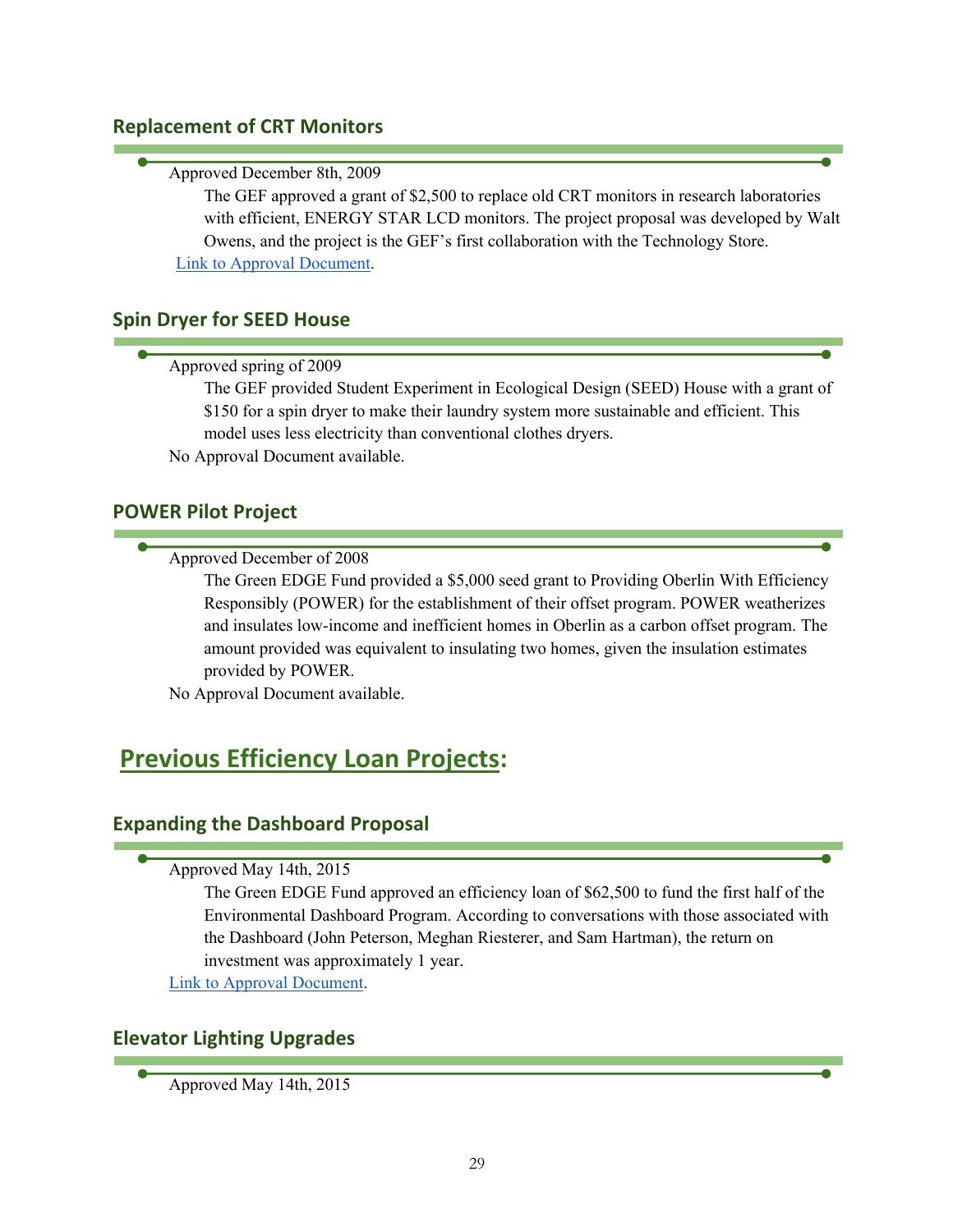The Green EDGE Fund approved an efficiency loan of \$3,418.80 towards the upgrade and installation of 138 cec light bulbs to LED 1383. The old light bulbs had a life 300 hour lifespan, and used 20 Watts. The new LED light bulbs have a 25,000 lifespan, and only use 2.2 Watts. The return on investment for this proposal was 4 months. Link to Approval Document.

## **LCD to LED: Switching to Higher-Efficiency TVs**

## Approved May 6th, 2015

The Green EDGE Fund officially approved an efficiency loan of \$1,200 to switch from LCD TVs to the more environmentally conscious LED TVs for the Environmental Dashboard program.

Link to Approval Document.

## **Langston Hall Low-Flow Showerheads**

## Approved April 9th, 2015

The Green EDGE Fund officially approved an efficiency loan of \$1,670 to replace 30 high flow  $\sim$  2.5 gpm showerheads in Langston Hall with Niagara low-flow showerheads. Link to Approval Document.

## **Village Housing Attic Floor Enclosed Cellulose Dense Pack**

Approved October 9, 2014

The Green EDGE Fund officially approved an efficiency loan of \$15,000 for the cost of installing attic floor dense packs in applicable Village Housing. The project should pay for itself in 3.7 years.

Link to Approval Document.

## **Village Housing Attic Floor Enclosed Cellulose Dense Pack**

Approved October 9, 2014

The Green EDGE Fund officially approved an efficiency loan of \$30,000 for the cost of installing attic floor dense packs in applicable Village Housing. The project should pay for itself in 4.2 years.

Link to Approval Document.

## **Village Housing Air Sealing at Estimated 300 CFM5O Per Hour**

Approved October 9, 2014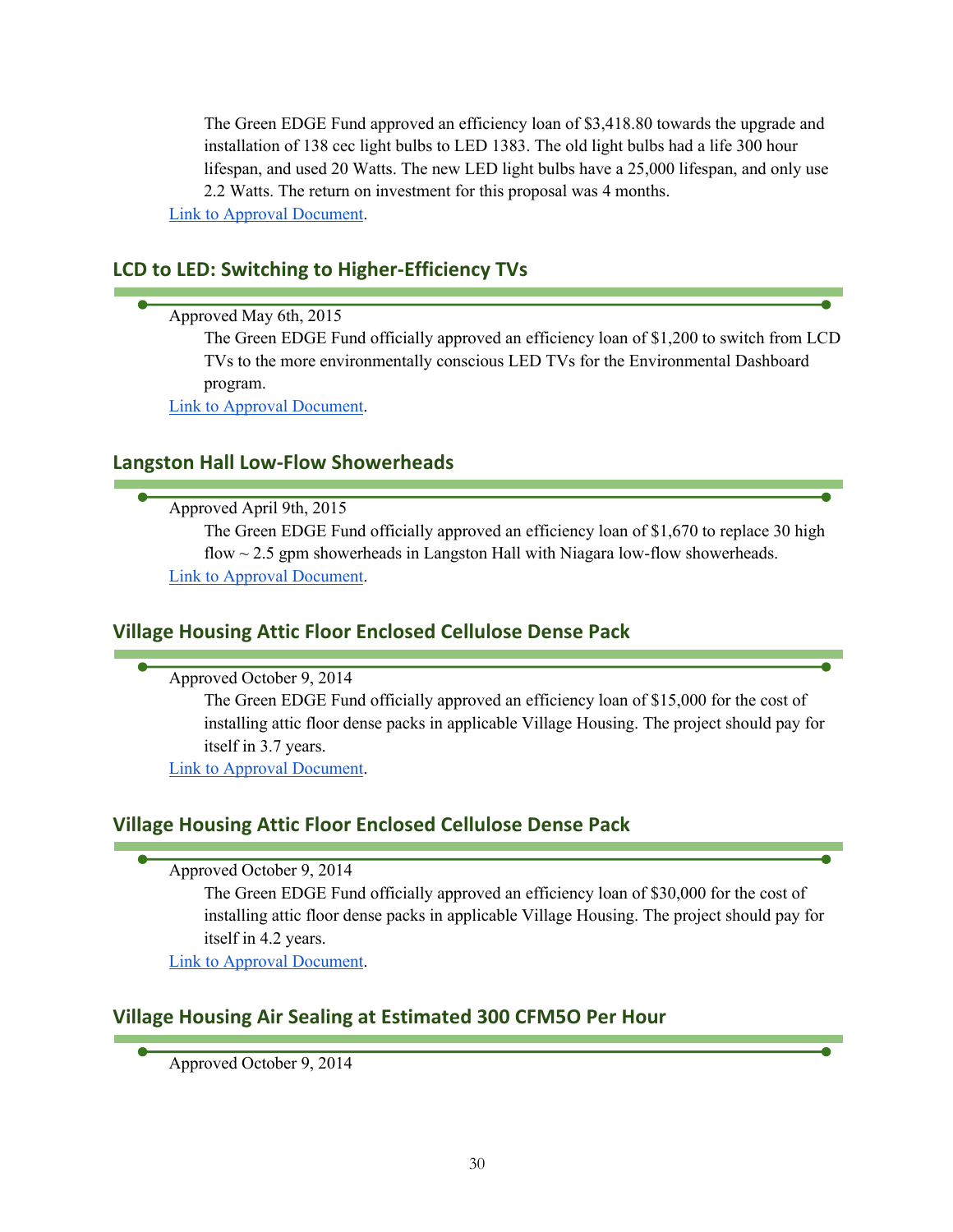The Green EDGE Fund officially approved an efficiency loan of \$34,000 for the cost of performing air sealing in applicable Village properties. The project should pay for itself in 4 years.

Link to Approval Document.

## **\$100,000 Efficiency Loan to Support and Develop Large Scale Projects at OC**

Approved May 13th, 2014

The Green EDGE Fund officially approved the transfer of \$100,000 from our sustainability account into our efficiency loan account. Also included was the creation of the OES Liaison to coordinate and develop large-scale efficiency projects at Oberlin College.

Link to Approval Document.

## **Low-Flow Showerhead Retrofits in Union & Goldsmith Apartments**

Approved April 27th, 2014

The Green EDGE Fund officially approved an efficiency loan of \$1,400 for the purchase and installation of 33 low-flow showerheads in Village Housing apartments located on Union Street and Goldsmith Lane. Projected savings for this project total 422,400 gallons of water per year with annual monetary savings of approximately \$7,284 per year. Link to Approval Document.

## **Vegetable Oil Fuel System Conversion of Facilities Tractor**

Approved April 27th, 2014

The GEF allocated \$3,800 as an efficiency loan to the Grounds Department of Oberlin College for the parts and labor costs of converting another one of their Kubota tractors to run off of vegetable oil fuel. The conversion is projected to save over 750 gallons of diesel annually, resulting in savings of approximately \$3,112.5 per year. This results in a 1.2 year simple payback period.

Link to Approval Document.

## **Convert Facilities Truck 8 to Run Off Veggie Oil**

#### Approved April 7th, 2013

The GEF allocated \$5,000 to the conversion of a Facilities truck to run off of vegetable oil from CDS. This conversion is estimated to save the college \$6,400 a year from the 2000 gallons of diesel avoided, which means the payback period will be less than one year. Link to Approval Document.

#### **Backhoe Vegetable Oil Conversion**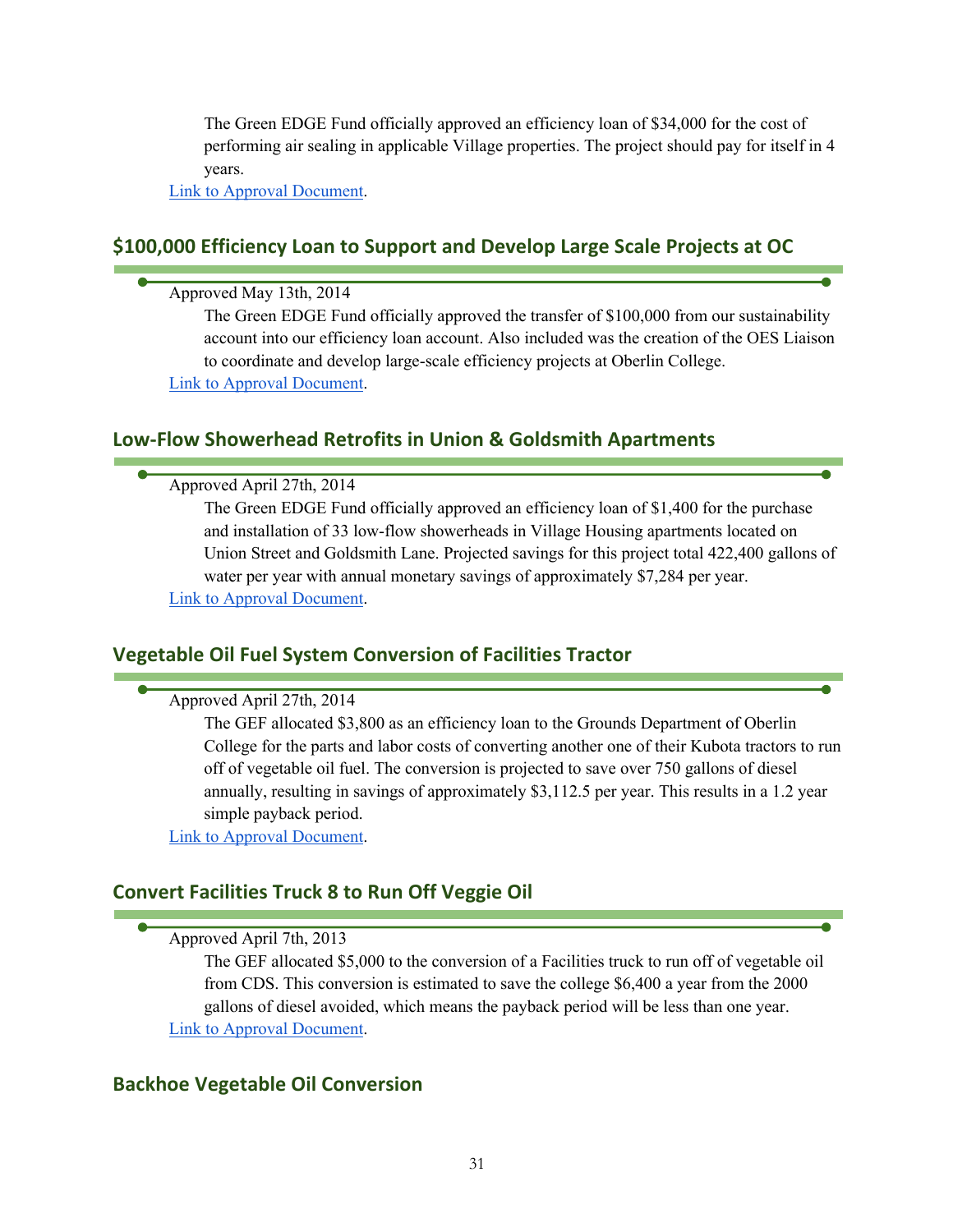#### Approved May 2, 2012

The GEF approved an efficiency loan of \$3,500 for the parts and labor costs of equipping a Facilities backhoe with a recycled vegetable oil fuel system. The conversion is projected to save over 2000 gallons of diesel annually, resulting in approximately \$6,400 per year. This particular investment, and the tractor conversions in general, have 100% payback periods of a single year. This project was part of a now larger-scale initiative to convert the Oberlin College Facilities vehicle fleet from diesel to vegetable oil systems.

Link to Approval Document.

## **Low-Flow Showerheads**

Approved May 2nd, 2012

The Green EDGE Fund officially approved an efficiency loan for the purchase of low-flow showerheads in East and Barrows residence halls. This loan was for \$2,000: \$1,000 for the showerheads and \$1,000 for to cover the cost of installation.

Link to Approval Document.

## **CDS Compost Pulper**

Approved August of 2011.

A compost pulper was installed in Stevenson Dining Hall to process post-consumer waste more efficiently. The Green EDGE Fund partially funded this project by providing a grant of \$30,000, and partnered with the Senior Class Gift, Bon Appétit, and capital funding to cover the full cost. The project is expected to save 250,000 gallons of water (under conservative assumptions), 650 ccf natural gas, and four short tons of carbon dioxide annually. No Approval Document available.

## **Conversion of Lawn Mower to Run on Veggie Oil**

#### Approved May 11, 2011

The Green EDGE Fund financed the conversion of an Oberlin College Grounds Department lawn mower to be run on vegetable oil. This project cost \$1,750 and is expected to reduce diesel consumption by approximately 125 gallons annually. Annual return on investment is estimated at \$500 per year or 29% based on previous rates of diesel fuel consumption by the converted vehicle. At this rate, the project is expected to pay back fully in approximately 3.4 years.

Link to Approval Document.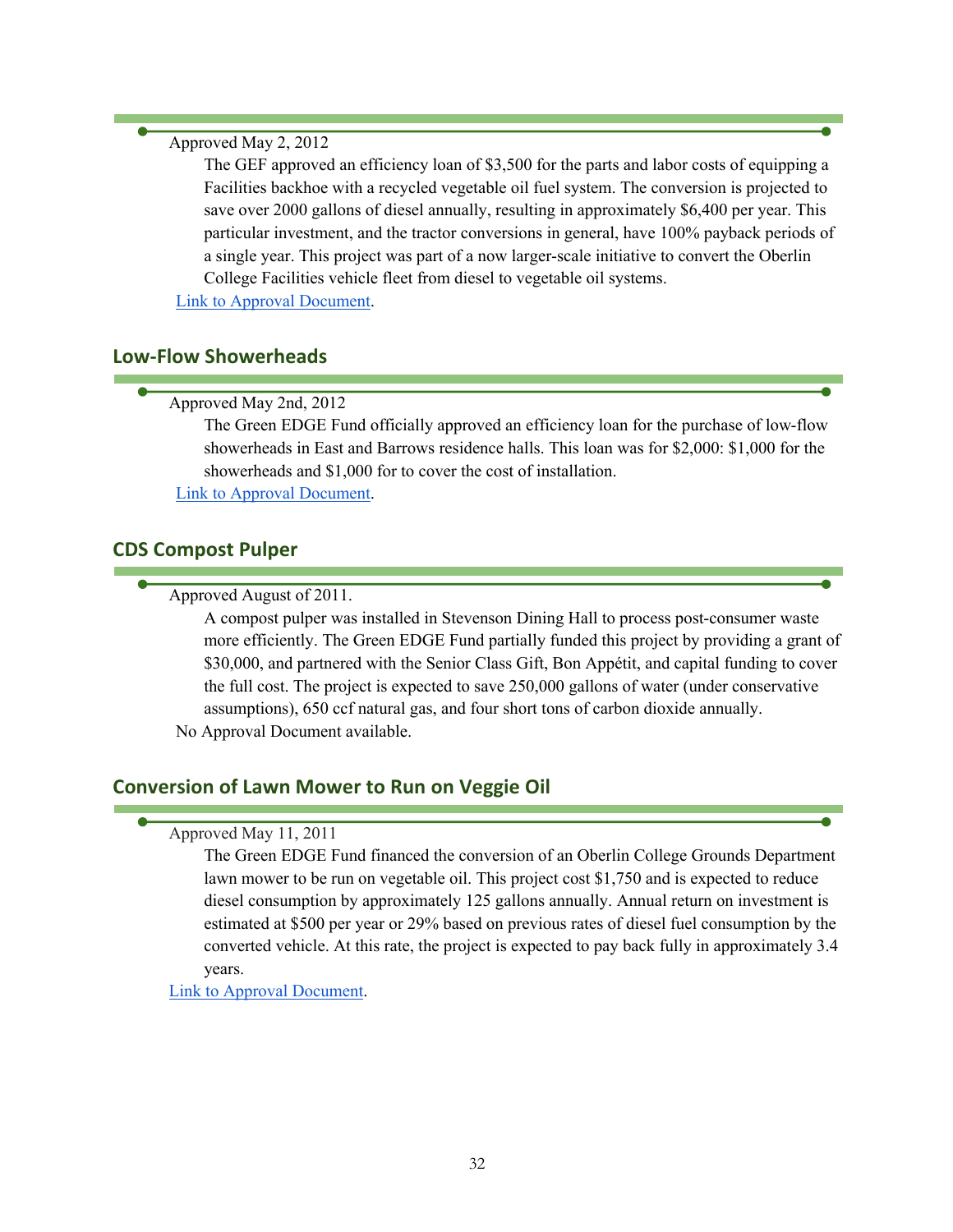## **High-Efficiency Hand Dryer**

## Approved April 7th, 2011

The GEF allocated \$5,000 to the purchasing and installing of 6 hand-dryers in Philips Gymnasium and Mudd Library to replace paper towel dispensers. This project is expected to reduce Oberlin College waste production by 1,300 tons annually and produce annual net carbon savings of 2.9 metric tons.

Link to Approval Document.

## **LED Bulbs for EXIT Signs**

## Approved February of 2011

The GEF allocated \$1,750 to the purchasing of 100 LED kits to install in EXIT signs on campus that previously used incandescent bulbs.

No Approval Document available.

## **Wilder Light Sensors**

## Approved March 17th, 2010

The GEF awarded an efficiency loan of \$4,000 for the purchase and installation of seven light switches and twelve light sensors for Wilder Student Union. The estimated annual electricity saving of 10,666 kWh, and average carbon saving of 23,467 lbs. The estimated annual saving were \$900.27, with a total savings of \$4501.33 over the project's lifespan. Link to Approval Document.

## **Stevenson Lighting Project**

## Approved May 13th, 2010

The GEF awarded an efficiency loan of up to \$7,000 for lighting efficiency retrofits in Stevenson dining hall. The expected annual electricity savings were 47,000 kWh, and annual carbon saving of 47 metric tons.

Link to Approval Document.

## **Veggie Oil Tractor Conversion and Filtration Unit: New Holland**

Approved May 7th, 2010

The GEF allocated an efficiency loan of \$5,500 to convert a second Facilities tractor to operate on waste vegetable oil, and to purchase a filtration system to purify the waste vegetable oil to fuel-grade SVO for all converted tractors.

Link to Approval Document.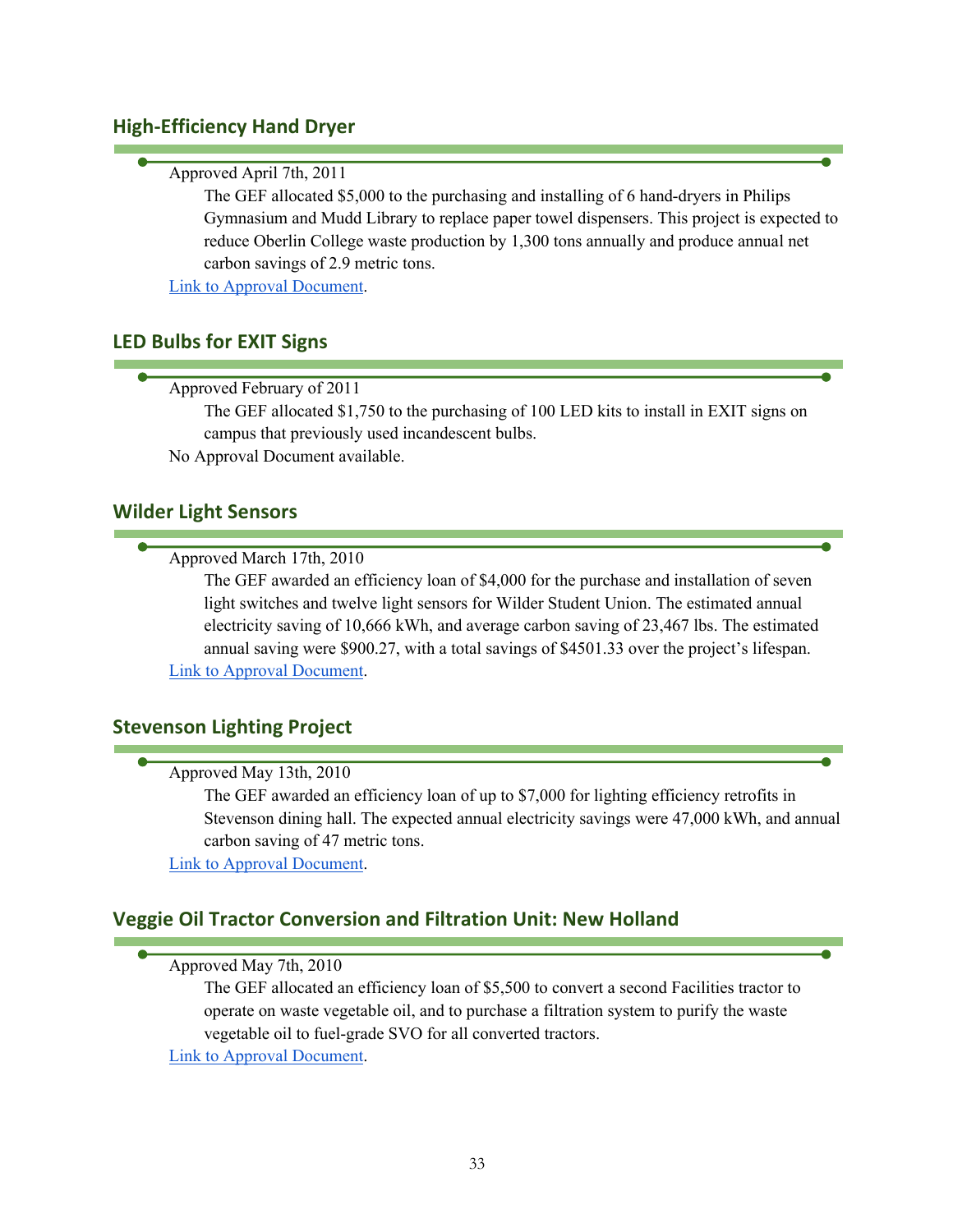## **Hales Gym Lighting Retrofit**

## Approved March 3, 2010

The GEF financed a retrofit of the lighting in Hales Gym, which is used heavily by a variety of organizations. The project of replacing inefficient light bulbs with twenty-eight 200W high efficiency CFLs was estimated to cost a total of \$3,000 for equipment and labor. Annually, this project is expected to save 10,000 kWh, approximately \$1,000, and mitigate carbon emissions on the order of 10 metric tons. Simple payback was expected in 3.2 years. Link to Approval Document.

## **Firelands Water Efficiency**

## Approved spring of 2010

The GEF awarded an efficiency loan of \$25,000 to cover the material and labor costs of replacing inefficient toilets and showerheads, and installing faucet aerators in the Firelands apartment complex of college housing.

Link to Approval Document.

## **Village Housing Thermostats and Insulation Upgrades**

#### Approved April 27th, 2009

The GEF provided an efficiency loan of \$10,200 to fund a research project headed by two professors. The research aimed to determine the effectiveness of three different methods of promoting energy efficiency. 31 of Oberlin College's village homes were targeted, with 24 of them receiving one of the three treatments: programmable thermostats, caulking and attic insulation, or financial incentives for reducing energy use. The remaining homes served as controls. Two homes on Woodland Street also received extensive efficiency upgrades from a separate loan under the same research project. The estimated payback time from reduced natural gas use is approximately 8 years.

Link to Approval Document.

## **Veggie-Oil Tractor Conversion**

## Approved April 17th, 2009

The GEF provided an efficiency loan to the Grounds Department of Oberlin College to convert one of their Kubota tractors to run on vegetable oil. This project is ideal because it reduces consumption of a fossil fuel and the college has ready access to large quantities of leftover vegetable grease from the dining halls. The loan of \$2,895.88 covered the initial equipment and labor costs of the conversion by Sam Merrett of Full Circle Fuels, and simple payback was estimated to occur in  $1.13 - 2.26$  years or sooner depending on fuel prices. Link to Approval Document.